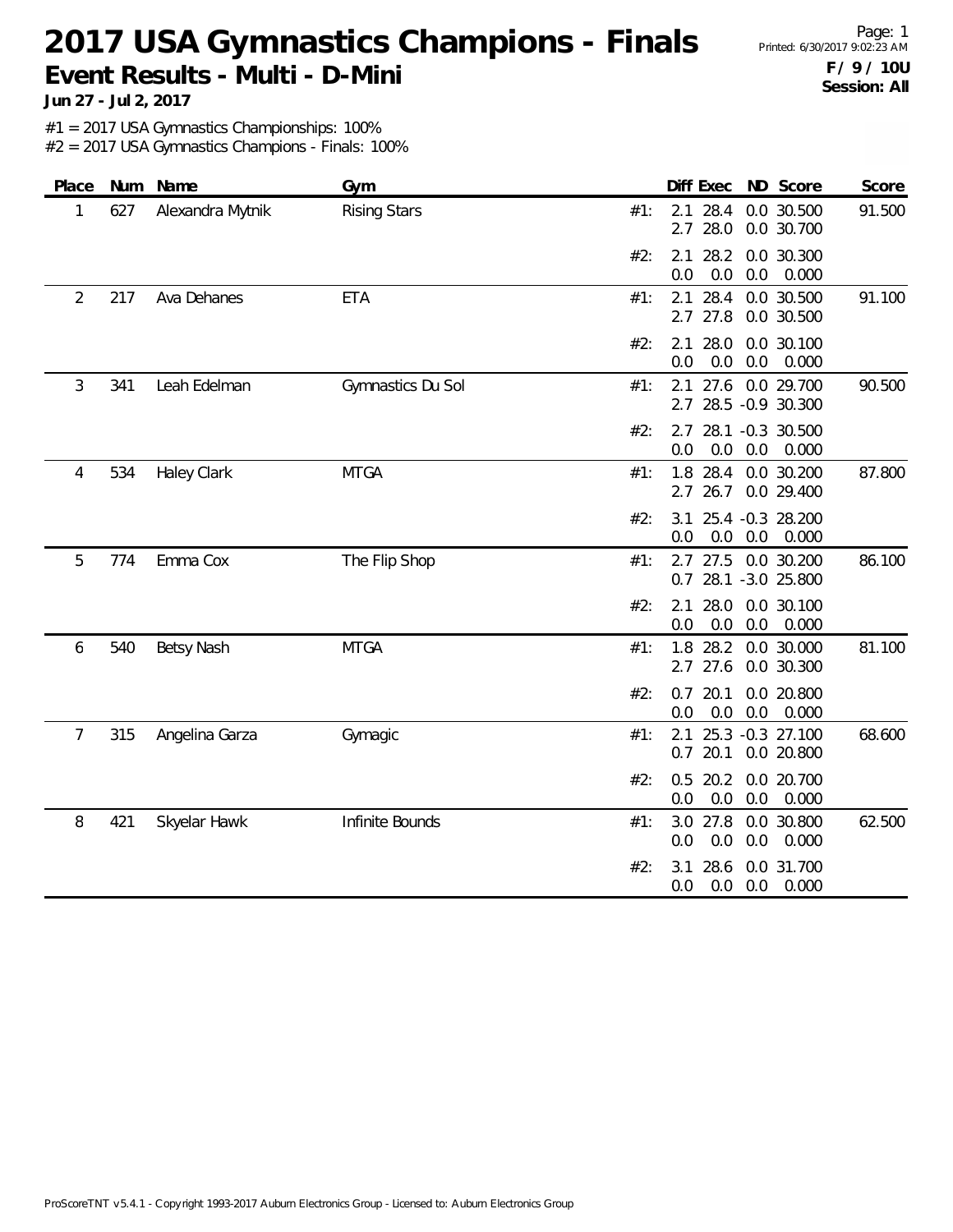Page: 1 **M / 9 / 10U Session: All**

**Jun 27 - Jul 2, 2017**

#1 = 2017 USA Gymnastics Championships: 100%

| Place | Num | Name            | Gym                  |     | Diff Exec                           |     | ND Score                          | Score  |
|-------|-----|-----------------|----------------------|-----|-------------------------------------|-----|-----------------------------------|--------|
|       | 586 | West Fowler     | Panhandle Perfection | #1: | 28.3<br>2.9<br>25.5<br>2.1          |     | 0.0 31.200<br>0.0 27.600          | 90.000 |
|       |     |                 |                      | #2: | 2.6 28.6 0.0 31.200<br>0.0<br>0.0   | 0.0 | 0.000                             |        |
| 2     | 854 | Daniel Jarman   | Wasatch              | #1: | 28.1<br>1.7<br>2.7 27.4 -0.3 29.800 |     | 0.0 29.800                        | 89.600 |
|       |     |                 |                      | #2: | 3.1<br>0.0<br>0.0                   | 0.0 | 27.2 -0.3 30.000<br>0.000         |        |
| 3     | 325 | Nicholas Turner | Gymagic              | #1: | 28.1<br>2.1<br>2.7                  |     | $-0.9$ 29.300<br>27.1 -1.2 28.600 | 88.200 |
|       |     |                 |                      | #2: | 2.1 28.2 0.0 30.300<br>0.0<br>0.0   | 0.0 | 0.000                             |        |
| 4     | 655 | Maxx Smithlin   | <b>SGA</b>           | #1: | 28.1<br>2.7<br>27.2<br>2.1          |     | 0.0 30.800<br>0.0 29.300          | 83.200 |
|       |     |                 |                      | #2: | 1.2 24.9 -3.0 23.100<br>0.0<br>0.0  | 0.0 | 0.000                             |        |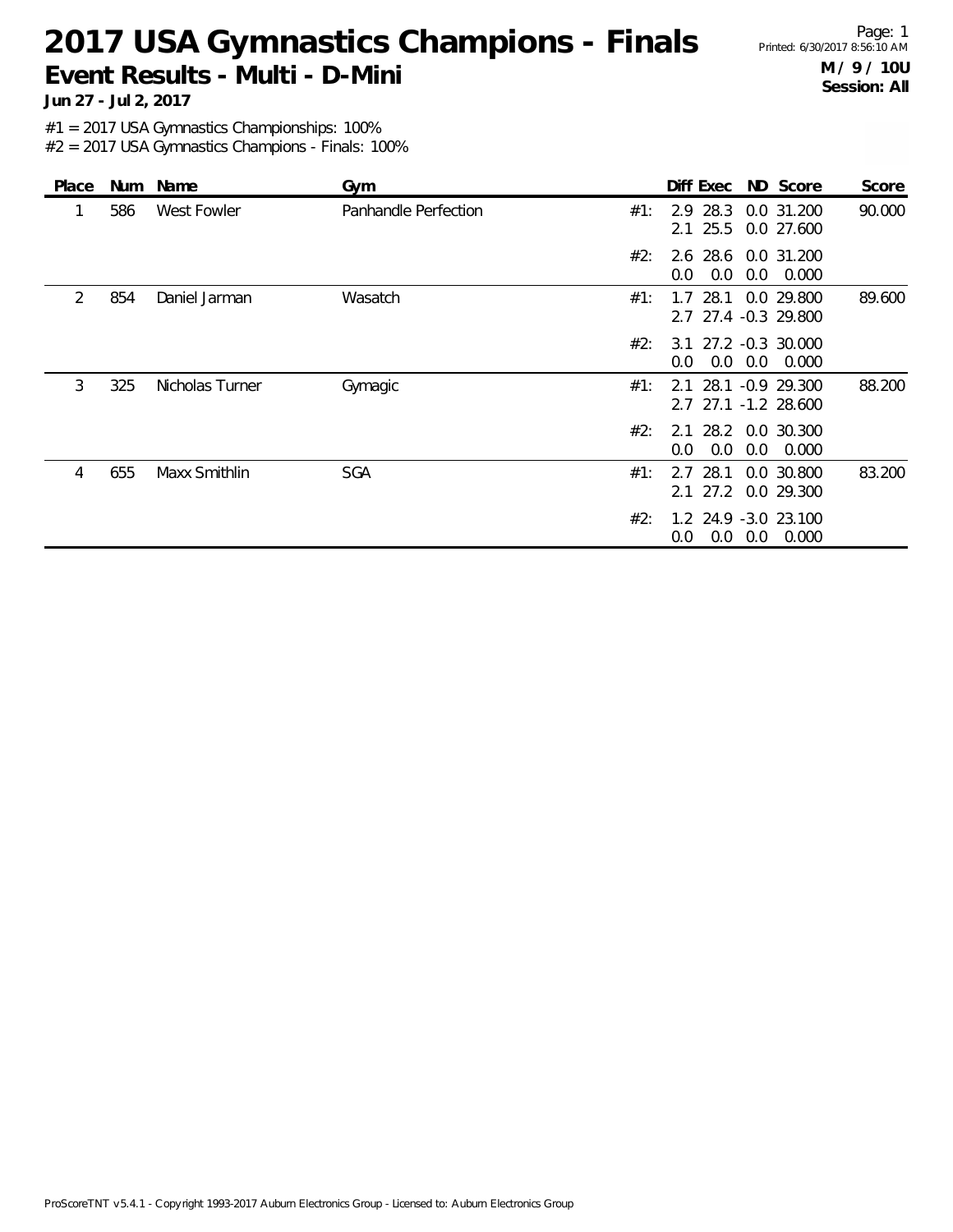Page: 1 **F / 9 / 11-12 Session: All**

**Jun 27 - Jul 2, 2017**

#1 = 2017 USA Gymnastics Championships: 100%

| Place | Num | Name                 | Gym                 | Diff Exec ND Score<br>Score                                             |
|-------|-----|----------------------|---------------------|-------------------------------------------------------------------------|
| 1     | 11  | Rylee Chapman        | 3TI                 | 3.0 28.7<br>0.0 31.700<br>94.400<br>#1:<br>3.2 27.9<br>0.0 31.100       |
|       |     |                      |                     | 3.3 28.3<br>0.0 31.600<br>#2:<br>0.0<br>0.0<br>0.0<br>0.000             |
| 2     | 337 | Natalie Sheffey      | Gymnast Factory     | 28.4<br>0.0 31.300<br>94.200<br>2.9<br>#1:<br>3.2 28.1<br>0.0 31.300    |
|       |     |                      |                     | 28.5<br>0.0 31.600<br>#2:<br>3.1<br>0.0<br>0.0<br>0.0<br>0.000          |
| 3     | 446 | Rayleigh Huette      | K and L Tumbletown  | 29.1<br>93.700<br>#1:<br>2.1<br>0.0 31.200<br>2.9 29.0<br>0.0 31.900    |
|       |     |                      |                     | 28.2 -0.3 30.600<br>#2:<br>2.7<br>0.0<br>0.0<br>0.0<br>0.000            |
| 4     | 47  | Ava Huss             | Air Sports          | 93.500<br>3.2 28.4<br>0.0 31.600<br>#1:<br>28.5<br>0.0 31.600<br>3.1    |
|       |     |                      |                     | 1.8 28.5<br>#2:<br>0.0 30.300<br>0.0<br>0.0<br>0.0<br>0.000             |
| 5     | 200 | Anastasia Katchalova | Elite World         | 28.5<br>93.300<br>3.1<br>0.0 31.600<br>#1:<br>3.2 27.8<br>0.0 31.000    |
|       |     |                      |                     | 29.0<br>0.0 30.700<br>#2:<br>1.7<br>0.0<br>0.0<br>0.0<br>0.000          |
| 6     | 75  | Skyla Johnson        | All American        | 90.800<br>3.2 28.5 -0.9 30.800<br>#1:<br>2.9 29.0<br>0.0 31.900         |
|       |     |                      |                     | 25.3 -0.3 28.100<br>#2:<br>3.1<br>0.0<br>0.0<br>0.000<br>0.0            |
| 7T    | 335 | Emily Keenan         | Gymnast Factory     | 90.600<br>3.2 28.3<br>0.0 31.500<br>#1:<br>3.2 28.0<br>0.0 31.200       |
|       |     |                      |                     | $-0.3$ 27.900<br>#2:<br>3.1<br>25.1<br>0.0<br>0.0<br>0.000<br>0.0       |
| 7T    | 292 | Sahanna Doherty      | Fox Valley T&T      | 28.4<br>0.0 31.100<br>90.600<br>#1:<br>2.7<br>28.9<br>2.1<br>0.0 31.000 |
|       |     |                      |                     | #2:<br>2.9 25.6 0.0 28.500<br>0.0<br>$0.0\quad 0.000$<br>0.0            |
| 9T    | 800 | Kalyana Dickson      | Trevinos            | 1.8 28.9<br>0.0 30.700<br>61.800<br>#1:<br>2.7 28.4<br>0.0 31.100       |
|       |     |                      |                     | 0.0<br>0.0<br>0.0<br>0.000<br>#2:<br>0.0<br>0.0<br>0.000<br>0.0         |
| 9T    | 865 | Giana Bianchini      | World Elite         | 3.1 27.8 -0.9 30.000<br>61.800<br>#1:<br>3.2 28.6 0.0 31.800            |
|       |     |                      |                     | 0.0<br>0.0<br>0.000<br>#2:<br>0.0<br>0.0<br>0.0<br>0.000<br>0.0         |
| 11    | 176 | Gracie Cain          | Eagle Gymnastics TX | 61.400<br>1.8 28.8 0.0 30.600<br>#1:<br>2.7 28.1<br>0.0 30.800          |
|       |     |                      |                     | 0.0<br>0.0<br>0.000<br>#2:<br>0.0<br>$0.0\ 0.0$<br>0.000<br>0.0         |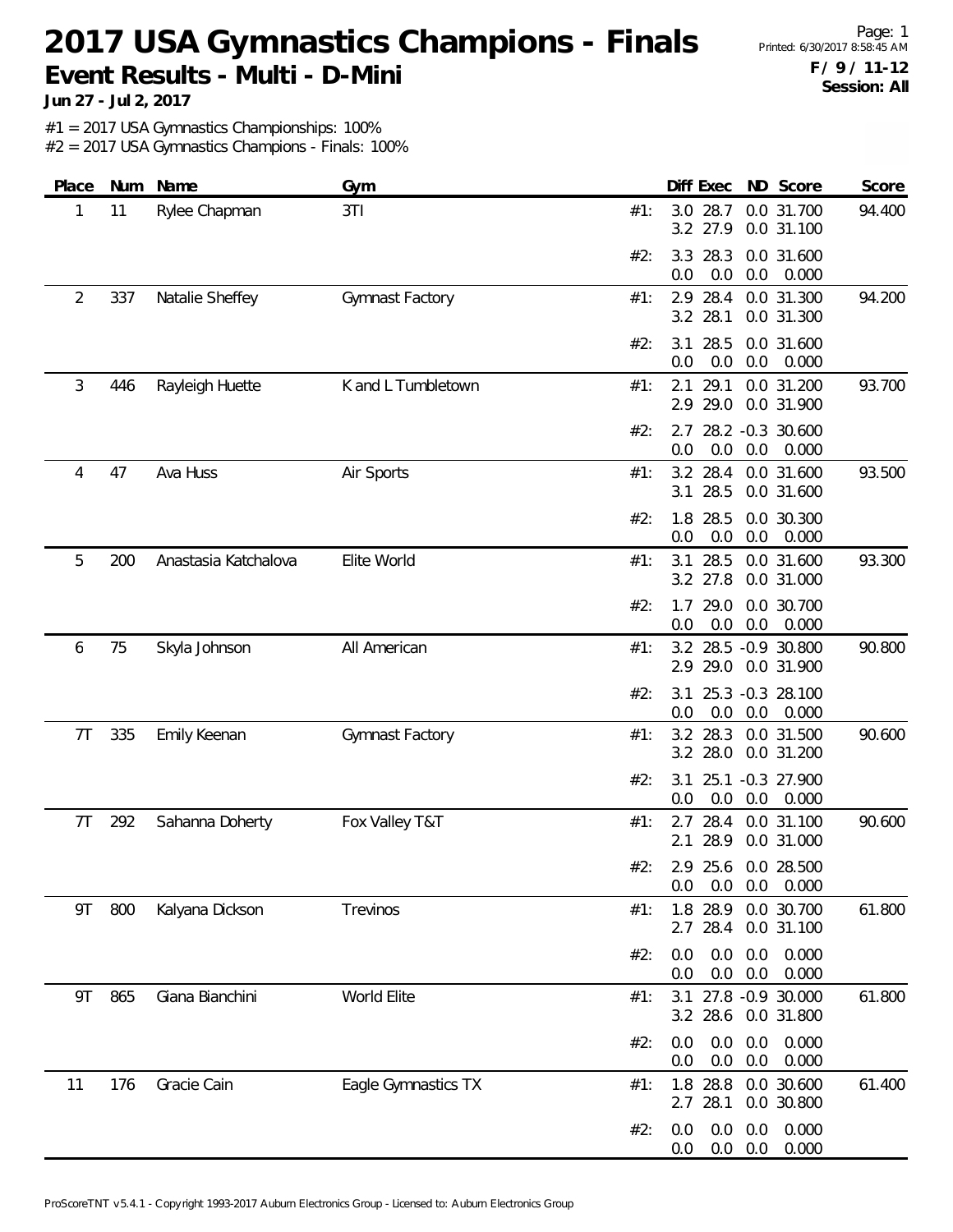Page: 2 **F / 9 / 11-12 Session: All**

**Jun 27 - Jul 2, 2017**

#1 = 2017 USA Gymnastics Championships: 100%

| Place | Num | Name                  | Gym                     | ND Score<br>Diff Exec<br>Score                                          |
|-------|-----|-----------------------|-------------------------|-------------------------------------------------------------------------|
| 12    | 297 | Mia Shafer            | Fox Valley T&T          | 28.3<br>0.0 30.400<br>61.300<br>#1:<br>2.1<br>28.2<br>0.0 30.900<br>2.7 |
|       |     |                       |                         | 0.000<br>#2:<br>0.0<br>0.0<br>0.0<br>0.0<br>0.0<br>0.000<br>0.0         |
| 13T   | 503 | Zuzu Smith            | Midwest Training        | 28.5<br>0.0 30.300<br>1.8<br>61.200<br>#1:<br>28.2<br>0.0 30.900<br>2.7 |
|       |     |                       |                         | #2:<br>0.0<br>0.0<br>0.0<br>0.000<br>0.000<br>0.0<br>0.0<br>0.0         |
| 13T   | 847 | Tanna Andersen        | Wasatch                 | 0.0 30.400<br>61.200<br>$1.7$ 28.7<br>#1:<br>28.1<br>0.0 30.800<br>2.7  |
|       |     |                       |                         | 0.0<br>0.000<br>#2:<br>0.0<br>0.0<br>0.0<br>0.0<br>0.0<br>0.000         |
| 15T   | 357 | Kaylee Bowar          | Gypsy Flyers Eagan      | 28.7<br>2.7<br>0.0 31.400<br>61.100<br>#1:<br>1.8 27.9<br>0.0 29.700    |
|       |     |                       |                         | 0.0<br>0.0<br>0.000<br>#2:<br>0.0<br>0.0<br>0.0<br>0.000<br>0.0         |
| 15T   | 495 | <b>Grace Mills</b>    | <b>Midwest Training</b> | 1.8 28.5<br>0.0 30.300<br>61.100<br>#1:<br>28.1<br>2.7<br>0.0 30.800    |
|       |     |                       |                         | #2:<br>0.000<br>0.0<br>0.0<br>0.0<br>0.0<br>0.0<br>0.0<br>0.000         |
| 17T   | 296 | Mia Reiche            | Fox Valley T&T          | $2.7$ 27.4<br>0.0 30.100<br>61.000<br>#1:<br>28.8<br>0.0 30.900<br>2.1  |
|       |     |                       |                         | 0.0<br>0.0<br>0.0<br>0.000<br>#2:<br>0.0<br>0.0<br>0.0<br>0.000         |
| 17T   | 406 | <b>Faith Deacetis</b> | Horizon Gymnastics      | 28.8<br>61.000<br>2.2<br>0.0 31.000<br>#1:<br>27.9<br>0.0 30.000<br>2.1 |
|       |     |                       |                         | 0.0<br>0.000<br>#2:<br>0.0<br>0.0<br>0.0<br>0.0<br>0.000<br>0.0         |
| 19    | 468 | Karlie Bowman         | Legacy T&T              | 28.9<br>0.0 30.700<br>60.900<br>#1:<br>1.8<br>2.7 27.8 -0.3 30.200      |
|       |     |                       |                         | #2: 0.0 0.0 0.0 0.000<br>$0.0\quad 0.0$<br>0.000<br>0.0                 |
| 20    | 848 | Audrey Avondet        | Wasatch                 | 1.7 28.7 -0.9 29.500<br>60.600<br>#1:<br>2.2 28.9 0.0 31.100            |
|       |     |                       |                         | 0.0<br>0.0<br>0.0<br>#2:<br>0.000<br>0.0<br>0.0<br>0.0<br>0.000         |
| 21    | 789 | <b>Emily Landers</b>  | Top Star                | 1.8 28.6<br>0.0 30.400<br>60.400<br>#1:<br>2.7 28.2 -0.9 30.000         |
|       |     |                       |                         | 0.0<br>0.0<br>0.000<br>#2:<br>0.0<br>0.000<br>0.0<br>0.0<br>0.0         |
| 22    | 328 | Abigail Wentz         | Gymagic                 | 60.200<br>1.8 28.6 0.0 30.400<br>#1:<br>2.7 27.4 -0.3 29.800            |
|       |     |                       |                         | 0.0<br>0.0<br>0.000<br>#2:<br>0.0<br>0.0<br>0.0<br>0.000<br>0.0         |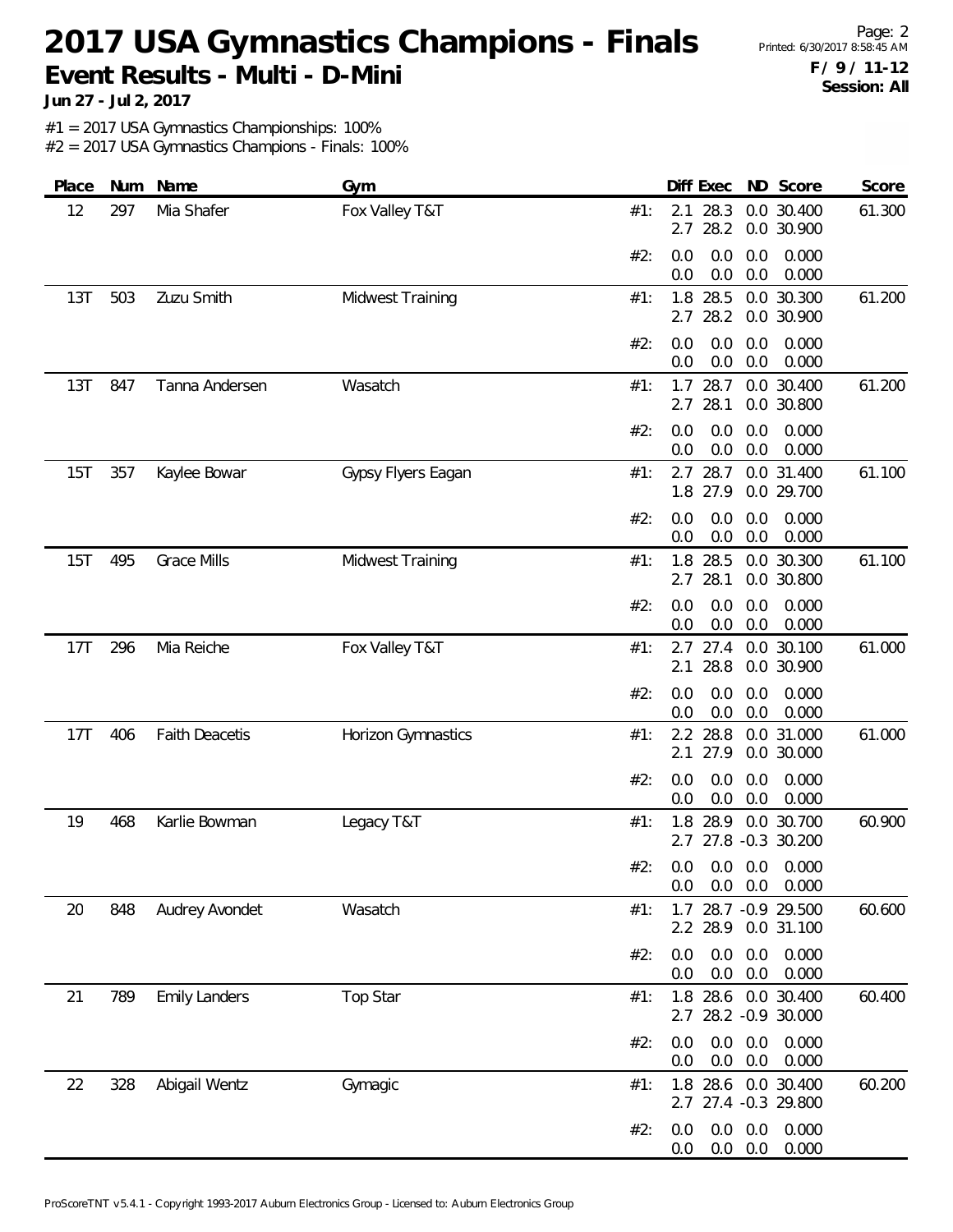Page: 3 **F / 9 / 11-12 Session: All**

**Jun 27 - Jul 2, 2017**

#1 = 2017 USA Gymnastics Championships: 100%

| Place | Num | Name                  | Gym                       | Diff Exec<br>ND Score<br>Score                                                   |
|-------|-----|-----------------------|---------------------------|----------------------------------------------------------------------------------|
| 23    | 82  | Skylar Villagomez     | All American              | 28.8<br>0.0 30.500<br>60.000<br>#1:<br>1.7<br>28.2 - 0.9 29.500<br>$2.2^{\circ}$ |
|       |     |                       |                           | 0.0<br>0.000<br>#2:<br>0.0<br>0.0<br>0.0<br>0.0<br>0.0<br>0.000                  |
| 24    | 360 | Jenna McCarthy        | Gypsy Flyers Eagan        | 0.0 30.300<br>27.6<br>59.400<br>#1:<br>2.7<br>1.8 27.3<br>0.0 29.100             |
|       |     |                       |                           | 0.0<br>0.0<br>0.000<br>#2:<br>0.0<br>0.0<br>0.0<br>0.000<br>0.0                  |
| 25    | 715 | Avery Kroeker         | <b>Stars Gymnastics</b>   | 59.100<br>3.2 27.8<br>0.0 31.000<br>#1:<br>2.2 25.9<br>0.0 28.100                |
|       |     |                       |                           | 0.0<br>0.0<br>0.000<br>#2:<br>0.0<br>0.0<br>0.0<br>0.000<br>0.0                  |
| 26T   | 474 | Gracen Bailey         | Let It Shine              | 2.7 27.9 -1.2 29.400<br>58.900<br>#1:<br>2.7 27.7 -0.9 29.500                    |
|       |     |                       |                           | 0.0<br>0.000<br>#2:<br>0.0<br>0.0<br>0.0<br>0.0<br>0.000<br>0.0                  |
| 26T   | 492 | Abigail Castellanos   | Midwest Training          | 0.0 28.700<br>27.0<br>58.900<br>#1:<br>1.7<br>2.7 27.5<br>0.0 30.200             |
|       |     |                       |                           | 0.0<br>0.0<br>0.000<br>#2:<br>0.0<br>0.0<br>0.0<br>0.0<br>0.000                  |
| 28    | 275 | Aurora McBeth         | <b>FlipCity South</b>     | 1.8 27.5 -0.9 28.400<br>58.800<br>#1:<br>27.6 -0.3 30.400<br>3.1                 |
|       |     |                       |                           | 0.0<br>0.0<br>0.000<br>#2:<br>0.0<br>0.0<br>0.0<br>0.000<br>0.0                  |
| 29    | 239 | Rachel Cannon         | <b>Everest Gymnastics</b> | 57.900<br>2.2 25.4 -0.3 27.300<br>#1:<br>2.6 28.0<br>0.0 30.600                  |
|       |     |                       |                           | 0.000<br>#2:<br>0.0<br>0.0<br>0.0<br>0.0<br>0.0<br>0.000<br>0.0                  |
| 30    | 78  | <b>Brandi McMains</b> | All American              | 25.2 -0.3 27.600<br>57.700<br>#1:<br>2.7<br>$1.7$ 28.4<br>0.0 30.100             |
|       |     |                       |                           | #2:<br>$0.0$ $0.0$ $0.0$ $0.000$<br>0.000<br>0.0<br>0.0<br>0.0                   |
| 31    | 537 | Ella Henshaw          | <b>MTGA</b>               | 1.8 28.1<br>0.0 29.900<br>#1:<br>57.200<br>2.7 25.5 -0.9 27.300                  |
|       |     |                       |                           | 0.0<br>0.0<br>0.0<br>0.000<br>#2:<br>0.0<br>0.0<br>0.000<br>0.0                  |
| 32    | 836 | Natalie Goulart       | Vargas Academy            | 25.0 -0.3 27.400<br>55.000<br>#1:<br>2.7<br>2.5 25.4 -0.3 27.600                 |
|       |     |                       |                           | 0.0<br>0.0<br>0.0<br>0.000<br>#2:<br>0.0<br>0.0<br>0.000<br>0.0                  |
| 33    | 343 | Ksenia Karpushkina    | Gymnastics Du Sol         | 29.1<br>0.0 31.200<br>52.300<br>#1:<br>2.1<br>$0.7$ 20.4<br>0.0 21.100           |
|       |     |                       |                           | 0.000<br>0.0<br>0.0<br>#2:<br>0.0<br>0.0<br>0.000<br>0.0<br>0.0                  |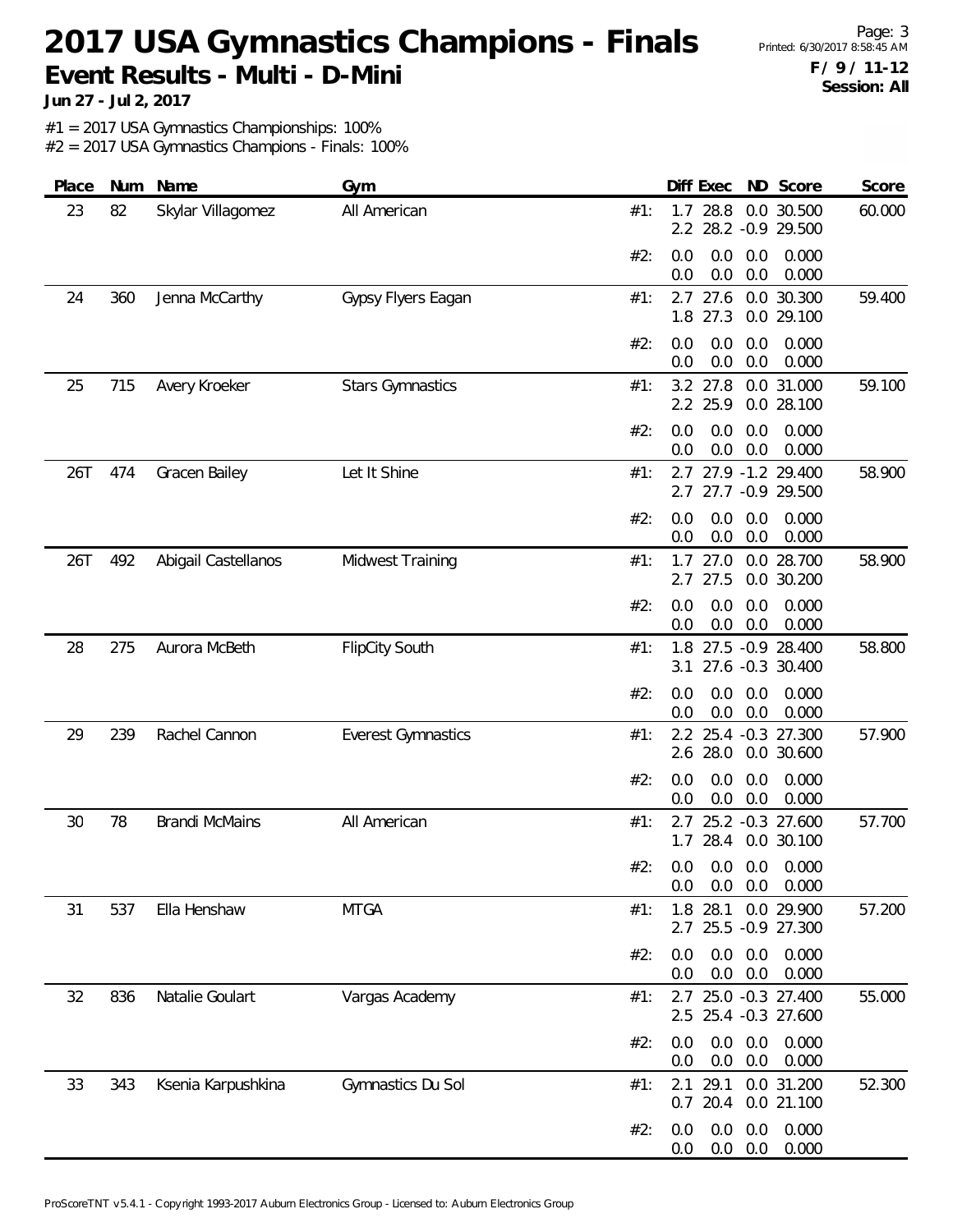Page: 1 **M / 9 / 11-12 Session: All**

**Jun 27 - Jul 2, 2017**

#1 = 2017 USA Gymnastics Championships: 100%

| Place      | Num | Name                   | Gym                        |     |            | Diff Exec          |                                  | ND Score                                     | Score  |
|------------|-----|------------------------|----------------------------|-----|------------|--------------------|----------------------------------|----------------------------------------------|--------|
| 1          | 164 | Alexander Cole         | <b>Dynamite Gymnastics</b> | #1: | 2.7        | 1.8 28.5<br>28.1   |                                  | 0.0 30.300<br>0.0 30.800                     | 92.600 |
|            |     |                        |                            | #2: | 3.1<br>0.0 | 28.4<br>0.0        | 0.0                              | 0.0 31.500<br>0.000                          |        |
| 2T         | 342 | Edon Hartzy            | Gymnastics Du Sol          | #1: | 2.1<br>2.7 | 28.4<br>28.6       |                                  | 0.0 30.500<br>0.0 31.300                     | 92.400 |
|            |     |                        |                            | #2: | 2.5<br>0.0 | 28.1<br>0.0        | 0.0                              | 0.0 30.600<br>0.000                          |        |
| 2T         | 493 | Ty Johnson             | Midwest Training           | #1: | 2.7        | 1.8 28.1<br>28.5   |                                  | 0.0 29.900<br>0.0 31.200                     | 92.400 |
|            |     |                        |                            | #2: | 3.1<br>0.0 | 28.2<br>0.0        | 0.0                              | 0.0 31.300<br>0.000                          |        |
| 4          | 834 | Mars Davis             | Vargas Academy             | #1: | 3.1        | 27.1<br>2.9 28.0   |                                  | 0.0 30.200<br>0.0 30.900                     | 92.000 |
|            |     |                        |                            | #2: | 0.0        | $3.2$ 27.7<br>0.0  | 0.0                              | 0.0 30.900<br>0.000                          |        |
| 5          | 489 | Aidan Blaze            | Midwest Training           | #1: | 2.7        | 1.8 28.9<br>28.8   |                                  | 0.0 30.700<br>0.0 31.500                     | 91.600 |
|            |     |                        |                            | #2: | 3.1<br>0.0 | 0.0                | 0.0                              | 27.5 -1.2 29.400<br>0.000                    |        |
| 6          | 860 | Nasrullah Abdur-Rahman | <b>WHGF</b>                | #1: | 1.8        | $2.7$ 28.2<br>28.7 |                                  | 0.0 30.900<br>0.0 30.500                     | 91.500 |
|            |     |                        |                            | #2: | 2.9<br>0.0 | 28.1<br>0.0        | 0.0                              | $-0.9$ 30.100<br>0.000                       |        |
| 7          | 348 | Peter Carpenter        | Gypsy Flyers - MG          | #1: | 2.7        | 28.0<br>2.7 28.1   |                                  | 0.0 30.700<br>0.0 30.800                     | 91.200 |
|            |     |                        |                            | #2: | 1.7<br>0.0 | 28.0<br>0.0        | 0.0                              | 0.0 29.700<br>0.000                          |        |
| 8          | 689 | Ben Adams              | Sonshine Gymnastics        | #1: | 3.1        | 27.2<br>3.2 27.8   |                                  | 0.0 30.300<br>0.0 31.000                     | 82.300 |
|            |     |                        |                            |     | 0.0        | 0.0                |                                  | #2: 0.7 20.3 0.0 21.000<br>$0.0\quad 0.000$  |        |
| 9          | 331 | Alex Fu                | Gymfinity                  | #1: | 2.1        | 1.9 28.0           |                                  | 0.0 29.900<br>27.0 0.0 29.100                | 59.000 |
|            |     |                        |                            | #2: | 0.0<br>0.0 | 0.0<br>0.0         | 0.0<br>0.0                       | 0.000<br>0.000                               |        |
| <b>10T</b> | 500 | Kiron Rodgers          | Midwest Training           | #1: |            |                    |                                  | 1.8 28.3 -0.9 29.200<br>2.7 27.3 -0.3 29.700 | 58.900 |
|            |     |                        |                            | #2: | 0.0<br>0.0 |                    | $0.0\quad 0.0$<br>$0.0\quad 0.0$ | 0.000<br>0.000                               |        |
| <b>10T</b> | 561 | Carter Black           | <b>NVG</b>                 | #1: |            |                    |                                  | 3.2 28.0 -0.9 30.300<br>3.0 27.1 -1.5 28.600 | 58.900 |
|            |     |                        |                            | #2: | 0.0<br>0.0 |                    | $0.0\quad 0.0$<br>$0.0\ 0.0$     | 0.000<br>0.000                               |        |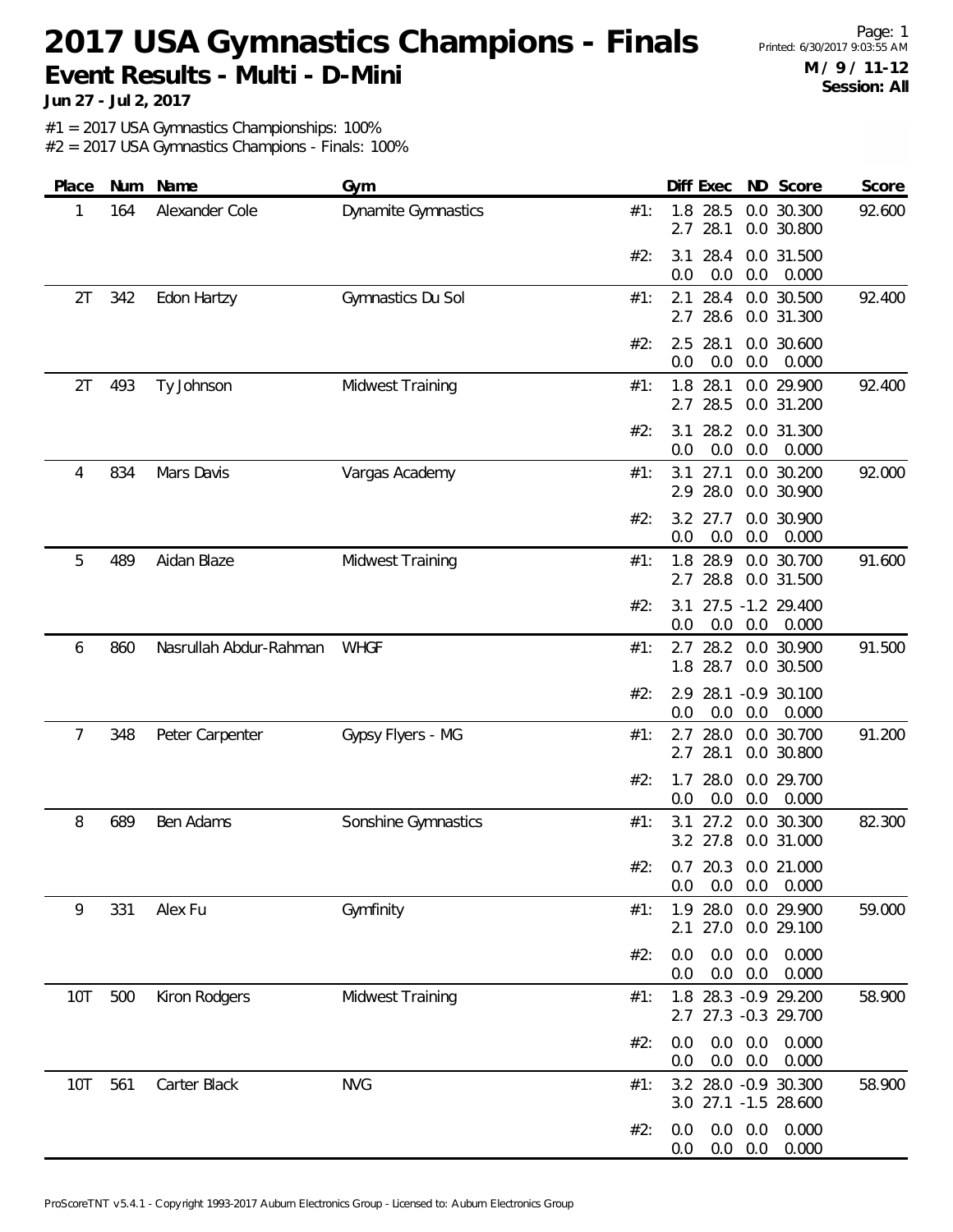Page: 2 **M / 9 / 11-12 Session: All**

**Jun 27 - Jul 2, 2017**

#1 = 2017 USA Gymnastics Championships: 100%

| Place |     | Num Name       | Gym            |     | Diff Exec ND Score                          |            |                  | Score  |
|-------|-----|----------------|----------------|-----|---------------------------------------------|------------|------------------|--------|
| 12    | 650 | Zachary Halter | SGA            | #1: | 2.1<br>2.7 25.6 -0.3 28.000                 |            | 28.6 0.0 30.700  | 58.700 |
|       |     |                |                | #2: | 0.0<br>$0.0^{\circ}$<br>0.0<br>0.0          | 0.0<br>0.0 | 0.000<br>0.000   |        |
| 13    | 838 | Nate Swanepoel | Vargas Academy | #1: | 3.1 25.1 -0.3 27.900<br>2.9 27.6 0.0 30.500 |            |                  | 58.400 |
|       |     |                |                | #2: | 0.0<br>0.0<br>0.0<br>0.0                    | 0.0<br>0.0 | 0.000<br>0.000   |        |
| 14    | 760 | Kyle Gishi     | Team OC        | #1: | 1.7<br>2.6 25.4 -0.3 27.700                 |            | 26.9 -1.2 27.400 | 55.100 |
|       |     |                |                | #2: | 0.0<br>0.0<br>0.0<br>0.0                    | 0.0<br>0.0 | 0.000<br>0.000   |        |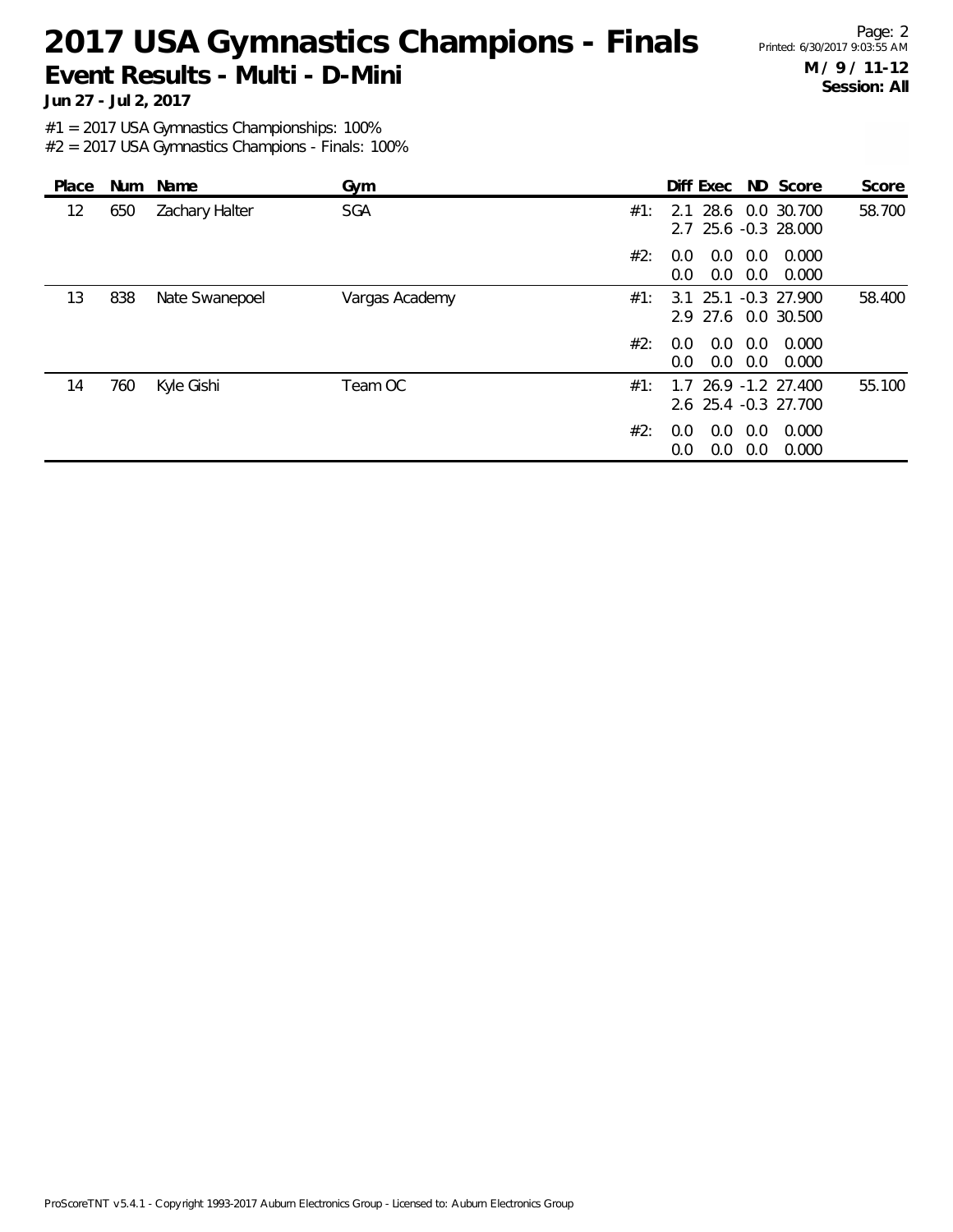Page: 1 **F / 9 / 13-14 Session: All**

**Jun 27 - Jul 2, 2017**

#1 = 2017 USA Gymnastics Championships: 100%

| Place | Num | Name              | Gym                        | ND Score<br>Diff Exec                                           | Score  |
|-------|-----|-------------------|----------------------------|-----------------------------------------------------------------|--------|
| 1     | 347 | Brenna Busch      | Gypsy Flyers - MG          | 28.8<br>0.0 31.700<br>2.9<br>#1:<br>3.2 28.4<br>0.0 31.600      | 94.800 |
|       |     |                   |                            | #2:<br>28.4<br>0.0 31.500<br>3.1<br>0.0<br>0.0<br>0.0<br>0.000  |        |
| 2     | 191 | Caroline Walker   | Eagle Gymnastics TX        | 3.2 28.3<br>0.0 31.500<br>#1:<br>28.7<br>0.0 31.600<br>2.9      | 94.200 |
|       |     |                   |                            | #2:<br>28.0<br>0.0 31.100<br>3.1<br>0.0<br>0.0<br>0.0<br>0.000  |        |
| 3     | 710 | Elayna Bowe       | <b>Stars Gymnastics</b>    | 2.9 28.7<br>0.0 31.600<br>#1:<br>28.2<br>3.2<br>0.0 31.400      | 93.600 |
|       |     |                   |                            | 27.8 -0.3 30.600<br>#2:<br>3.1<br>0.0<br>0.0<br>0.0<br>0.000    |        |
| 4T    | 594 | Karlee English    | PH TNT gym                 | 3.2 27.6<br>0.0 30.800<br>#1:<br>2.9 28.6<br>0.0 31.500         | 93.400 |
|       |     |                   |                            | 28.0<br>0.0 31.100<br>#2:<br>3.1<br>0.0<br>0.0<br>0.0<br>0.000  |        |
| 4T    | 483 | Paxton Henley     | Manning Elite              | 0.0 30.900<br>$3.2$ 27.7<br>#1:<br>28.2<br>3.0<br>0.0 31.200    | 93.400 |
|       |     |                   |                            | #2:<br>3.3<br>28.0<br>0.0 31.300<br>0.0<br>0.0<br>0.0<br>0.000  |        |
| 6     | 514 | Jenna Clark       | <b>MJM Studios</b>         | 3.2 27.8<br>0.0 31.000<br>#1:<br>2.9 28.6 -0.3 31.200           | 92.500 |
|       |     |                   |                            | 28.2<br>0.0 30.300<br>#2:<br>2.1<br>0.0<br>0.000<br>0.0<br>0.0  |        |
| 7     | 720 | Gabby Apostol     | Stick It Gymnastics        | 28.9<br>0.0 31.600<br>#1:<br>2.7<br>28.8<br>0.0 30.500<br>1.7   | 90.300 |
|       |     |                   |                            | 25.1<br>0.0 28.200<br>#2:<br>3.1<br>0.0<br>0.0<br>0.0<br>0.000  |        |
| 8     | 753 | Tenly Kuhn        | Team Legacy                | 28.2<br>3.2<br>0.0 31.400<br>#1:<br>2.9 27.8<br>0.0 30.700      | 83.000 |
|       |     |                   |                            | #2: 0.7 20.2 0.0 20.900<br>0.0<br>0.0<br>0.0<br>0.000           |        |
| 9     | 44  | McKeely Underwood | Air Extreme                | 1.8 28.7<br>0.0 30.500<br>#1:<br>2.9 28.5<br>0.0 31.400         | 61.900 |
|       |     |                   |                            | 0.000<br>#2:<br>0.0<br>0.0<br>0.0<br>0.0<br>0.0<br>0.000<br>0.0 |        |
| 10    | 723 | Lauren Rathel     | <b>Stick It Gymnastics</b> | 3.2 27.4<br>0.0 30.600<br>#1:<br>3.1 28.0<br>0.0 31.100         | 61.700 |
|       |     |                   |                            | 0.0<br>#2:<br>0.0<br>0.0<br>0.000<br>0.0<br>0.0<br>0.000<br>0.0 |        |
| 11    | 236 | Michelle Sherman  | <b>ETA</b>                 | 28.3<br>0.0 30.400<br>#1:<br>2.1<br>28.5<br>0.0 31.200<br>2.7   | 61.600 |
|       |     |                   |                            | 0.0<br>0.0<br>0.000<br>#2:<br>0.0<br>0.0<br>0.0<br>0.000<br>0.0 |        |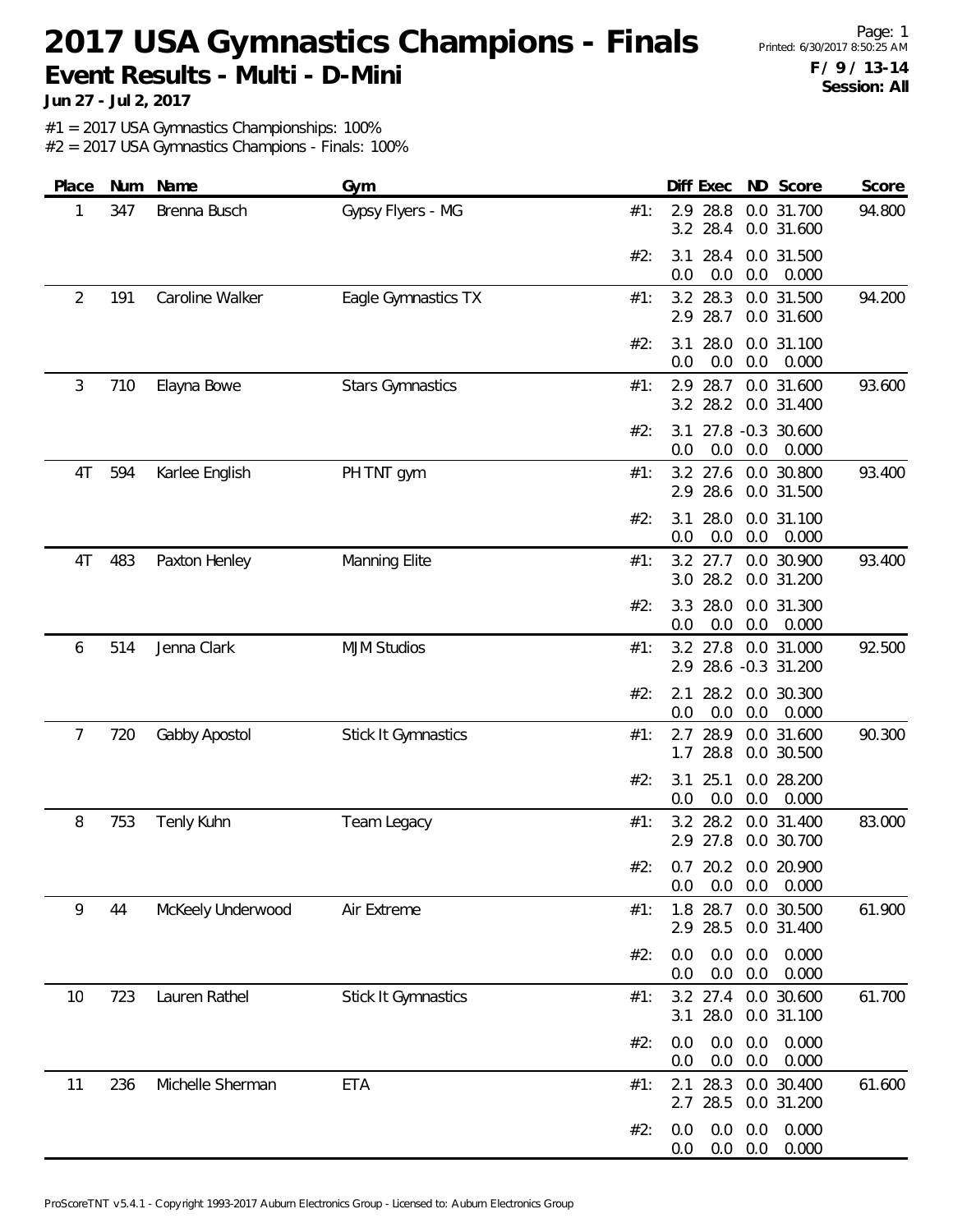Page: 2 **F / 9 / 13-14 Session: All**

**Jun 27 - Jul 2, 2017**

#1 = 2017 USA Gymnastics Championships: 100%

| Place | Num | Name                  | Gym                        | Diff Exec ND Score<br>Score                                          |
|-------|-----|-----------------------|----------------------------|----------------------------------------------------------------------|
| 12    | 844 | Kira Schwartz         | Wallers GymJam             | 3.2 27.6 -0.9 29.900<br>61.500<br>#1:<br>28.5<br>0.0 31.600<br>3.1   |
|       |     |                       |                            | #2:<br>0.0<br>0.0<br>0.0<br>0.000<br>0.0<br>0.0<br>0.000<br>0.0      |
| 13T   | 589 | Maria Mendoza         | Park Avenue Gym            | 27.6 -0.9 29.900<br>61.300<br>#1:<br>3.2<br>2.9 28.5<br>0.0 31.400   |
|       |     |                       |                            | 0.0<br>0.0<br>#2:<br>0.0<br>0.000<br>0.0<br>0.0<br>0.0<br>0.000      |
| 13T   | 831 | Kiley Irlbeck         | Upsidedowners              | 61.300<br>3.2 27.8<br>0.0 31.000<br>#1:<br>2.9 27.7 -0.3 30.300      |
|       |     |                       |                            | 0.0<br>#2:<br>0.0<br>0.0<br>0.000<br>0.0<br>0.0<br>0.000<br>0.0      |
| 15T   | 402 | <b>Briley Pabst</b>   | <b>High Point</b>          | 61.200<br>$3.2$ 27.6<br>0.0 30.800<br>#1:<br>2.9 28.4 -0.9 30.400    |
|       |     |                       |                            | 0.000<br>#2:<br>0.0<br>0.0<br>0.0<br>0.0<br>0.0<br>0.000<br>0.0      |
| 15T   | 541 | Aislin Patterson      | <b>MTGA</b>                | 0.0 30.000<br>1.8<br>28.2<br>61.200<br>#1:<br>2.2 29.0<br>0.0 31.200 |
|       |     |                       |                            | #2:<br>0.0<br>0.0<br>0.0<br>0.000<br>0.0<br>0.0<br>0.0<br>0.000      |
| 17    | 295 | Abi Reiche            | Fox Valley T&T             | 61.100<br>2.7 28.0<br>0.0 30.700<br>#1:<br>27.7<br>0.0 30.400<br>2.7 |
|       |     |                       |                            | 0.0<br>0.0<br>0.0<br>0.000<br>#2:<br>0.0<br>0.0<br>0.0<br>0.000      |
| 18    | 172 | <b>Faith Bowers</b>   | Eagle Gymnastics TX        | 1.8 27.9<br>0.0 29.700<br>61.000<br>#1:<br>2.7 28.6<br>0.0 31.300    |
|       |     |                       |                            | 0.000<br>#2:<br>0.0<br>0.0<br>0.0<br>0.0<br>0.0<br>0.000<br>0.0      |
| 19    | 132 | Mikaela Snider        | <b>Clovis Gymnastics</b>   | 28.0<br>0.0 30.400<br>60.900<br>#1:<br>2.4<br>2.7 27.8<br>0.0 30.500 |
|       |     |                       |                            | #2: 0.0 0.0 0.0 0.000<br>0.000<br>0.0<br>$0.0\quad 0.0$              |
| 20T   | 246 | Alaina Jenkins        | <b>Fairland Gymnastics</b> | 1.8 28.0 -0.3 29.500<br>60.700<br>#1:<br>3.0 28.2 0.0 31.200         |
|       |     |                       |                            | 0.0<br>0.0<br>0.0<br>0.000<br>#2:<br>0.0<br>0.0<br>0.000<br>0.0      |
| 20T   | 346 | Ellie Barta           | Gypsy Flyers - MG          | 2.1 28.3<br>0.0 30.400<br>60.700<br>#1:<br>1.8 28.5<br>0.0 30.300    |
|       |     |                       |                            | 0.0<br>0.0<br>0.000<br>#2:<br>0.0<br>0.0<br>0.0<br>0.000<br>0.0      |
| 20T   | 792 | <b>Brianne Struck</b> | Top Star                   | 60.700<br>2.7 28.3 0.0 31.000<br>#1:<br>1.8 27.9<br>0.0 29.700       |
|       |     |                       |                            | 0.0<br>0.000<br>#2:<br>0.0<br>0.0<br>$0.0\quad 0.0$<br>0.000<br>0.0  |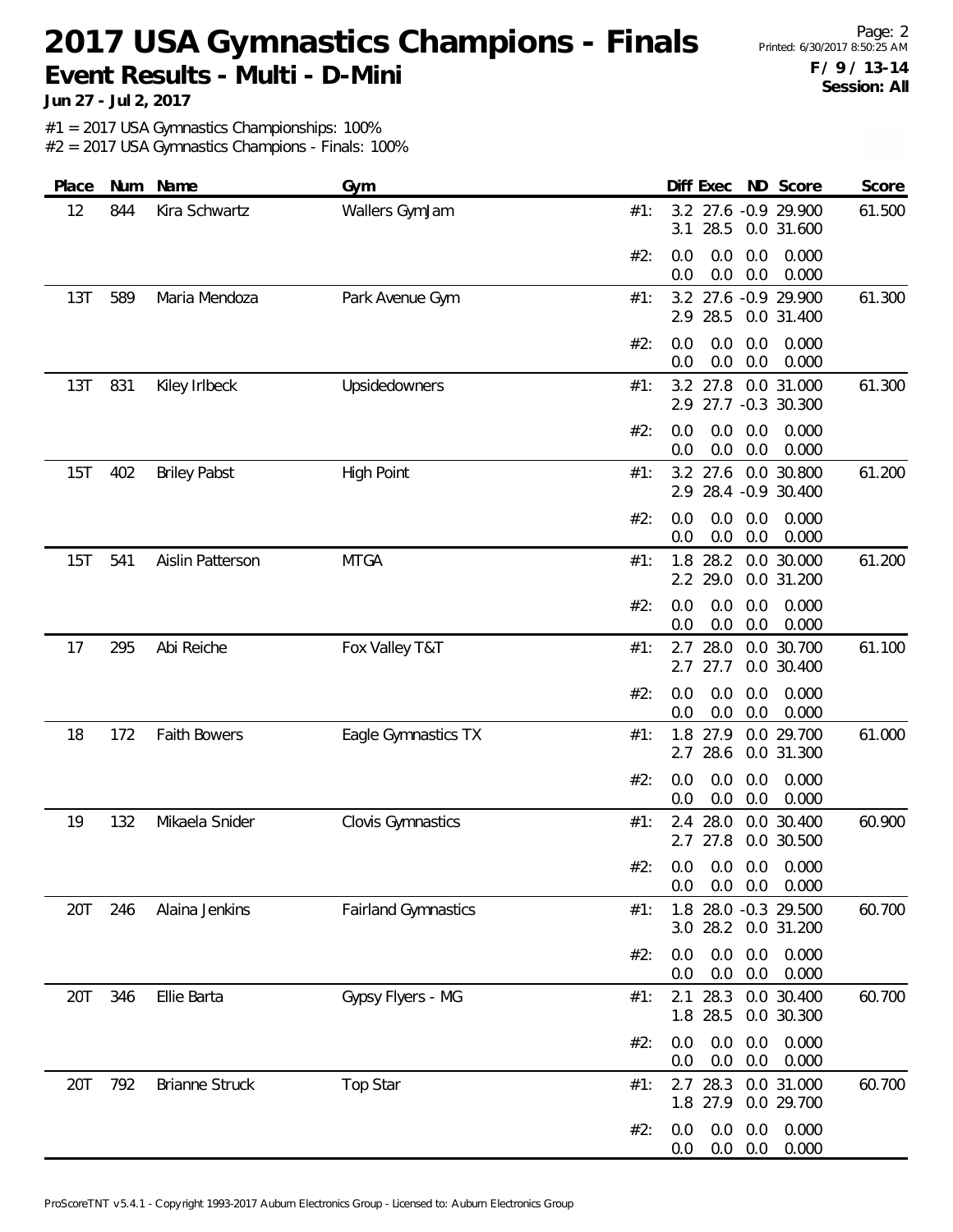**Jun 27 - Jul 2, 2017**

#1 = 2017 USA Gymnastics Championships: 100%

| Place | Num | Name           | Gym                    |     | Diff Exec<br>ND Score                                        | Score  |
|-------|-----|----------------|------------------------|-----|--------------------------------------------------------------|--------|
| 23T   | 731 | Cecilia Cina   | <b>T&amp;T Express</b> | #1: | 27.6<br>0.0 30.300<br>2.7<br>28.2<br>0.0 30.300<br>2.1       | 60.600 |
|       |     |                |                        | #2: | 0.0<br>0.0<br>0.0<br>0.000<br>0.0<br>0.0<br>0.0<br>0.000     |        |
| 23T   | 824 | Alyssa Britt   | Upsidedowners          | #1: | 0.0 30.400<br>2.7 27.7<br>28.1<br>2.1<br>0.0 30.200          | 60.600 |
|       |     |                |                        | #2: | 0.0<br>0.0<br>0.0<br>0.000<br>0.0<br>0.0<br>0.0<br>0.000     |        |
| 23T   | 826 | Lexie Dawson   | Upsidedowners          | #1: | 28.1<br>2.7<br>$-0.9$ 29.900<br>28.6<br>2.1<br>0.0 30.700    | 60.600 |
|       |     |                |                        | #2: | 0.0<br>0.0<br>0.0<br>0.000<br>0.0<br>0.0<br>0.0<br>0.000     |        |
| 26    | 882 | Sarah Reed     | World Elite            | #1: | 2.7<br>27.4<br>0.0 30.100<br>1.8<br>28.6<br>0.0 30.400       | 60.500 |
|       |     |                |                        | #2: | 0.0<br>0.0<br>0.0<br>0.000<br>0.0<br>0.0<br>0.000<br>0.0     |        |
| 27    | 690 | Kyla Kapner    | Sonshine Gymnastics    | #1: | 28.4 -0.3 30.800<br>2.7<br>27.5<br>0.0 29.600<br>2.1         | 60.400 |
|       |     |                |                        | #2: | 0.0<br>0.0<br>0.0<br>0.000<br>0.0<br>0.000<br>0.0<br>0.0     |        |
| 28T   | 329 | Nia Zurita     | Gymagic                | #1: | 27.6<br>29.700<br>2.1<br>0.0<br>27.9<br>2.7<br>0.0 30.600    | 60.300 |
|       |     |                |                        | #2: | 0.0<br>0.0<br>0.0<br>0.000<br>$0.0\,$<br>0.0<br>0.0<br>0.000 |        |
| 28T   | 498 | Sara Rivera    | Midwest Training       | #1: | 1.8<br>27.9<br>0.0 29.700<br>27.9<br>2.7<br>0.0 30.600       | 60.300 |
|       |     |                |                        | #2: | 0.0<br>0.0<br>0.0<br>0.000<br>0.0<br>0.0<br>0.0<br>0.000     |        |
| 30T   | 365 | Sinete Tesfai  | Gypsy Flyers Eagan     | #1: | 28.0<br>0.0 29.700<br>1.7<br>27.8<br>0.0 30.500<br>2.7       | 60.200 |
|       |     |                |                        | #2: | 0.0<br>0.0<br>0.000<br>0.0<br>0.0<br>0.0<br>0.000<br>0.0     |        |
| 30T   | 414 | Natalie Aguiar | Indigo                 | #1: | 2.2 28.2 -0.9 29.500<br>2.7 28.3 -0.3 30.700                 | 60.200 |
|       |     |                |                        | #2: | 0.0<br>0.0<br>0.0<br>0.000<br>0.0<br>0.0<br>0.0<br>0.000     |        |
| 32T   | 216 | Alana Cushing  | <b>ETA</b>             | #1: | 1.9 28.3<br>0.0 30.200<br>27.6<br>2.1<br>0.0 29.700          | 59.900 |
|       |     |                |                        | #2: | 0.0<br>0.0<br>0.0<br>0.000<br>0.0<br>0.0<br>0.0<br>0.000     |        |
| 32T   | 228 | Julianna Okun  | <b>ETA</b>             | #1: | 28.0 -0.3 29.800<br>2.1<br>2.7 27.4 0.0 30.100               | 59.900 |
|       |     |                |                        | #2: | 0.0<br>0.0<br>0.0<br>0.000<br>0.0<br>$0.0\quad 0.0$<br>0.000 |        |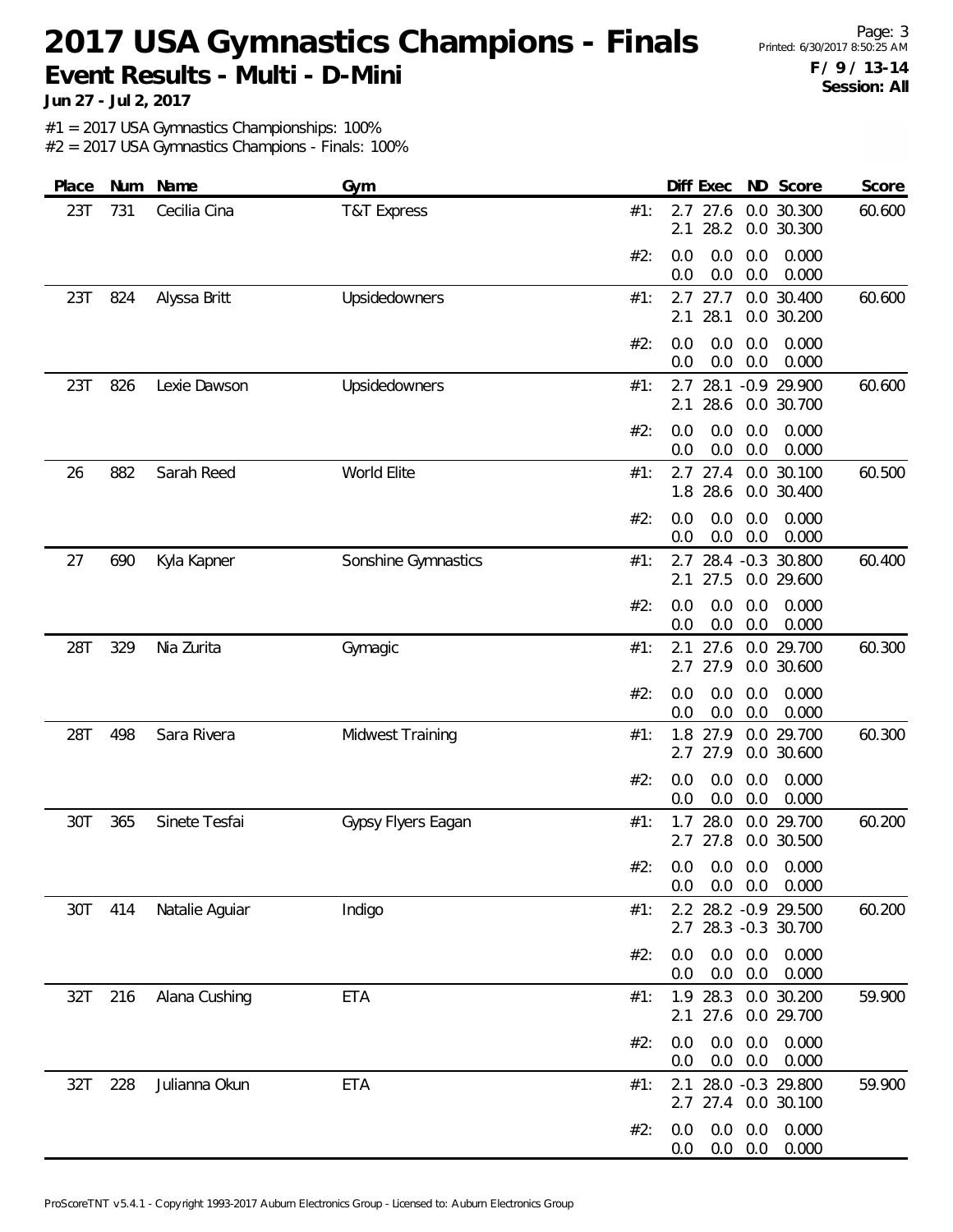Page: 4 **F / 9 / 13-14 Session: All**

**Jun 27 - Jul 2, 2017**

#1 = 2017 USA Gymnastics Championships: 100%

| Place | Num | Name                | Gym                      | Diff Exec<br>ND Score<br>Score                                               |
|-------|-----|---------------------|--------------------------|------------------------------------------------------------------------------|
| 34    | 255 | Brittany Scianna    | Fire                     | 27.6 -0.3 30.400<br>59.800<br>#1:<br>3.1<br>2.2<br>28.1 -0.9 29.400          |
|       |     |                     |                          | 0.0<br>0.0<br>0.0<br>0.000<br>#2:<br>0.0<br>0.0<br>0.0<br>0.000              |
| 35    | 314 | Kailyn Brzozowski   | Gymagic                  | 0.0 30.700<br>27.8<br>59.600<br>#1:<br>2.9<br>1.8 27.4 -0.3 28.900           |
|       |     |                     |                          | 0.0<br>0.0<br>0.000<br>#2:<br>0.0<br>0.0<br>0.0<br>0.000<br>0.0              |
| 36    | 626 | Ella Manfre         | <b>Rising Stars</b>      | 2.7 26.8 -0.9 28.600<br>59.400<br>#1:<br>28.7<br>0.0 30.800<br>2.1           |
|       |     |                     |                          | #2:<br>0.0<br>0.0<br>0.0<br>0.000<br>0.0<br>0.0<br>0.0<br>0.000              |
| 37    | 140 | Karsen Barley       | <b>Dulles Gymnastics</b> | 59.300<br>2.7 28.5<br>0.0 31.200<br>#1:<br>1.8 27.2 -0.9 28.100              |
|       |     |                     |                          | 0.000<br>#2:<br>0.0<br>0.0<br>0.0<br>$0.0\,$<br>0.0<br>0.000<br>0.0          |
| 38    | 63  | <b>Brooke Myers</b> | Airborne Colorado        | 0.0 29.100<br>27.3<br>59.200<br>#1:<br>1.8<br>2.9 27.2<br>0.0 30.100         |
|       |     |                     |                          | 0.0<br>0.0<br>0.000<br>#2:<br>0.0<br>0.0<br>0.0<br>0.0<br>0.000              |
| 39    | 417 | Clara O'Mara        | Indigo                   | 1.8 27.8 -0.9 28.700<br>59.100<br>#1:<br>28.2<br>$2.2^{\circ}$<br>0.0 30.400 |
|       |     |                     |                          | 0.0<br>0.0<br>0.000<br>#2:<br>0.0<br>0.0<br>0.0<br>0.0<br>0.000              |
| 40    | 307 | Elise Wilkenson     | <b>GKSC</b>              | 2.7 27.4 -0.3 29.800<br>58.900<br>#1:<br>1.8 27.6 -0.3 29.100                |
|       |     |                     |                          | 0.000<br>#2:<br>0.0<br>0.0<br>0.0<br>$0.0\,$<br>0.0<br>0.000<br>0.0          |
| 41    | 475 | Olivia Lanham       | Let It Shine             | 0.0 28.000<br>#1:<br>24.9<br>58.500<br>3.1<br>3.2 27.3<br>0.0 30.500         |
|       |     |                     |                          | #2:<br>$0.0$ $0.0$ $0.0$ $0.000$<br>$0.0$ $0.0$ $0.000$<br>$0.0\,$           |
| 42T   | 545 | Grace Harder        | <b>NASA Gymnastics</b>   | 1.6 29.0 -3.0 27.600<br>#1:<br>57.600<br>2.1 27.9 0.0 30.000                 |
|       |     |                     |                          | #2:<br>0.0<br>$0.0\quad 0.0$<br>0.000<br>$0.0\quad 0.0$<br>0.000<br>0.0      |
| 42T   | 869 | Daisy Dick          | World Elite              | 1.7 28.5 -0.9 29.300<br>57.600<br>#1:<br>3.1 25.5 -0.3 28.300                |
|       |     |                     |                          | $0.0\ 0.0$<br>0.000<br>#2:<br>0.0<br>$0.0\quad 0.0$<br>0.000<br>0.0          |
| 44    | 894 | Andrea Zullo        | XAIR                     | 1.6 28.7 -3.0 27.300<br>57.400<br>#1:<br>1.8 28.3 0.0 30.100                 |
|       |     |                     |                          | 0.0<br>0.0<br>0.000<br>#2:<br>0.0<br>$0.0\ 0.0$<br>0.000<br>0.0              |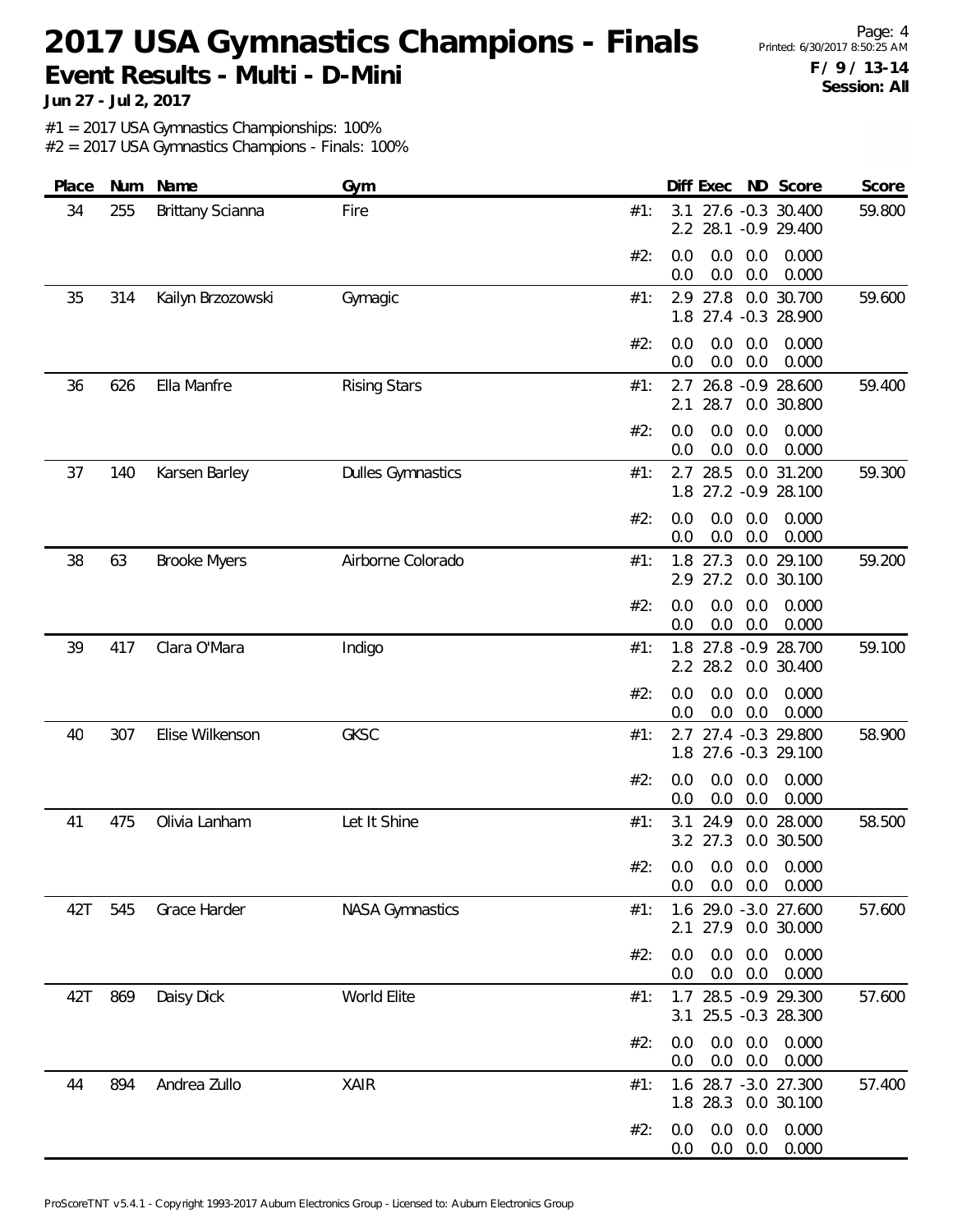Page: 5 **F / 9 / 13-14 Session: All**

**Jun 27 - Jul 2, 2017**

#1 = 2017 USA Gymnastics Championships: 100%

| Place | Num | Name                 | Gym                       |     | ND Score<br>Diff Exec                                      | Score  |
|-------|-----|----------------------|---------------------------|-----|------------------------------------------------------------|--------|
| 45    | 173 | <b>Hope Bowers</b>   | Eagle Gymnastics TX       | #1: | 28.4 - 0.9 29.300<br>1.8<br>25.1 -0.3 27.500<br>2.7        | 56.800 |
|       |     |                      |                           | #2: | 0.0<br>0.0<br>0.0<br>0.000<br>0.0<br>0.0<br>0.0<br>0.000   |        |
| 46    | 213 | Natalie Maas         | <b>ESCX</b>               | #1: | $2.5$ 27.5<br>0.0 30.000<br>2.5<br>25.0 -0.9 26.600        | 56.600 |
|       |     |                      |                           | #2: | 0.0<br>0.0<br>0.0<br>0.000<br>0.0<br>0.0<br>0.000<br>0.0   |        |
| 47    | 567 | Erin Kaiser          | <b>NVG</b>                | #1: | 27.6 -0.9 28.400<br>1.7<br>25.0<br>0.0 26.900<br>1.9       | 55.300 |
|       |     |                      |                           | #2: | 0.0<br>0.0<br>0.0<br>0.000<br>0.0<br>0.0<br>0.000<br>0.0   |        |
| 48    | 772 | Alex Schmitt         | The Edge                  | #1: | 28.0 -0.9 29.200<br>2.1<br>20.3<br>0.0 20.800<br>0.5       | 50.000 |
|       |     |                      |                           | #2: | 0.0<br>0.0<br>0.0<br>0.000<br>0.0<br>0.0<br>0.000<br>0.0   |        |
| 49    | 423 | Katherine Omo-Osagie | Infinite Bounds           | #1: | 28.5<br>0.0 31.700<br>3.2<br>0.0<br>0.0<br>0.0<br>0.000    | 31.700 |
|       |     |                      |                           | #2: | 0.0<br>0.0<br>0.0<br>0.000<br>0.0<br>0.0<br>0.000<br>0.0   |        |
| 50    | 496 | Shelby Noonan        | Midwest Training          | #1: | 28.9<br>0.0 30.700<br>1.8<br>0.0<br>0.0<br>0.0<br>0.000    | 30.700 |
|       |     |                      |                           | #2: | 0.0<br>0.000<br>0.0<br>0.0<br>0.0<br>0.0<br>0.000<br>0.0   |        |
| 51    | 156 | Summer Smeltz        | <b>Dynamic Gymnastics</b> | #1: | 28.4<br>30.000<br>1.6<br>0.0<br>0.0<br>0.0<br>0.0<br>0.000 | 30.000 |
|       |     |                      |                           | #2: | 0.000<br>0.0<br>0.0<br>0.0<br>0.0<br>0.0<br>0.000<br>0.0   |        |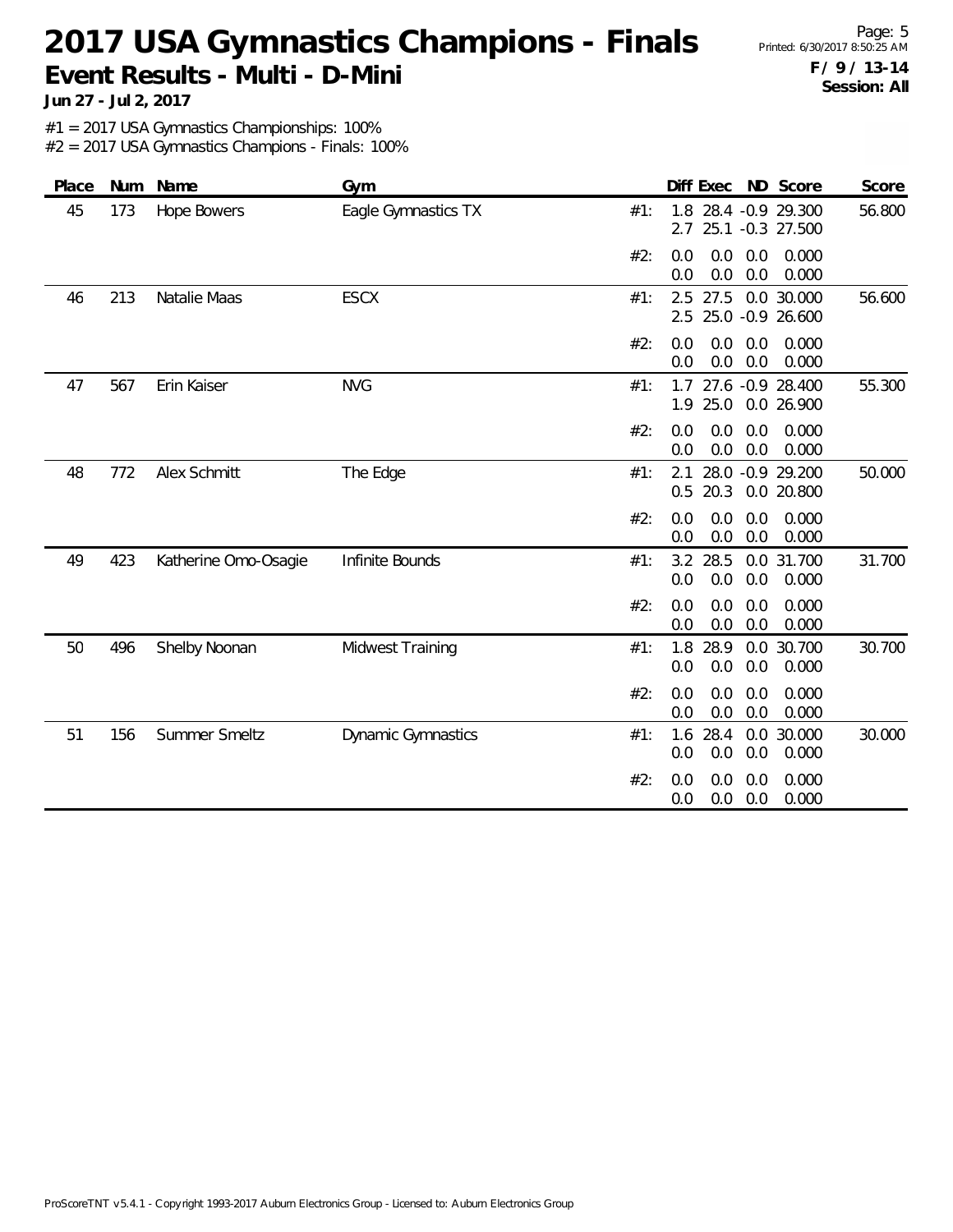Page: 1 **M / 9 / 13-14 Session: All**

**Jun 27 - Jul 2, 2017**

#1 = 2017 USA Gymnastics Championships: 100%

| Place          | Num | Name             | Gym                |                              | Diff Exec            |            | ND Score                                | Score  |
|----------------|-----|------------------|--------------------|------------------------------|----------------------|------------|-----------------------------------------|--------|
| 1              | 133 | Alexander Noble  | <b>CWL</b>         | #1:                          | 2.7 28.1<br>3.0 28.7 |            | 0.0 30.800<br>0.0 31.700                | 94.500 |
|                |     |                  |                    | #2:<br>3.3<br>0.0            | 28.7<br>0.0          | 0.0        | 0.0 32.000<br>0.000                     |        |
| $\overline{2}$ | 588 | Ryan Diez        | Park Avenue Gym    | #1:<br>3.2<br>2.9            | 28.1<br>28.7         |            | 0.0 31.300<br>0.0 31.600                | 94.400 |
|                |     |                  |                    | 3.0<br>#2:<br>0.0            | 28.5<br>0.0          | 0.0        | 0.0 31.500<br>0.000                     |        |
| 3              | 796 | Aaron Sheyman    | Tornado Sport Club | #1:<br>2.1<br>2.7            | 29.1<br>28.2         |            | 0.0 31.200<br>0.0 30.900                | 93.300 |
|                |     |                  |                    | #2:<br>2.9<br>0.0            | 28.3<br>0.0          | 0.0        | 0.0 31.200<br>0.000                     |        |
| 4              | 813 | Gage Sieren      | Twist and Shout    | #1:                          | 2.9 28.4             |            | 3.0 28.0 -0.9 30.100<br>0.0 31.300      | 93.100 |
|                |     |                  |                    | #2:<br>0.0                   | 3.4 28.3<br>0.0      | 0.0        | 0.0 31.700<br>0.000                     |        |
| 5              | 265 | Jonathan Reagan  | Flip Force NC      | #1:                          | 2.5 28.0<br>3.2 28.6 |            | 0.0 30.500<br>0.0 31.800                | 92.800 |
|                |     |                  |                    | #2:<br>2.1<br>0.0            | 28.4<br>0.0          | 0.0        | 0.0 30.500<br>0.000                     |        |
| 6T             | 282 | Joshua Checketts | Flipside           | #1:                          | 2.7 28.0             |            | 0.0 30.700<br>2.9 27.9 -0.3 30.500      | 92.300 |
|                |     |                  |                    | #2:<br>0.0                   | 2.7 28.4<br>0.0      | 0.0        | 0.0 31.100<br>0.000                     |        |
| 6T             | 287 | Caleb Cypher     | For the Kidz       | 2.7<br>#1:                   | 28.5                 |            | 0.0 31.200<br>3.5 27.7 -1.2 30.000      | 92.300 |
|                |     |                  |                    | #2:<br>2.9<br>0.0            | 28.2<br>0.0          | 0.0        | 0.0 31.100<br>0.000                     |        |
| 8              | 519 | Jack Ledford     | <b>MJM Studios</b> | #1:<br>2.1                   | 28.4<br>2.7 28.5     |            | 0.0 30.500<br>0.0 31.200                | 61.700 |
|                |     |                  |                    | #2: 0.0 0.0 0.0 0.000<br>0.0 | $0.0\quad 0.0$       |            | 0.000                                   |        |
| 9              | 560 | Tyler Barron     | <b>NVG</b>         | #1:<br>2.1                   | $2.7$ 27.7<br>28.6   |            | 0.0 30.400<br>0.0 30.700                | 61.100 |
|                |     |                  |                    | #2:<br>0.0<br>0.0            | 0.0<br>0.0           | 0.0<br>0.0 | 0.000<br>0.000                          |        |
| 10T            | 702 | Ben Tomlin       | Springtime T&T     | #1:<br>2.1                   |                      |            | 28.1 -0.9 29.300<br>2.9 28.6 0.0 31.500 | 60.800 |
|                |     |                  |                    | #2:<br>0.0<br>0.0            | 0.0<br>0.0           | 0.0<br>0.0 | 0.000<br>0.000                          |        |
| 10T            | 791 | Nate Stearns     | Top Star           | #1:                          | 2.9 27.7             |            | 3.2 27.9 -0.9 30.200<br>0.0 30.600      | 60.800 |
|                |     |                  |                    | #2:<br>0.0<br>0.0            | 0.0<br>$0.0\ 0.0$    | 0.0        | 0.000<br>0.000                          |        |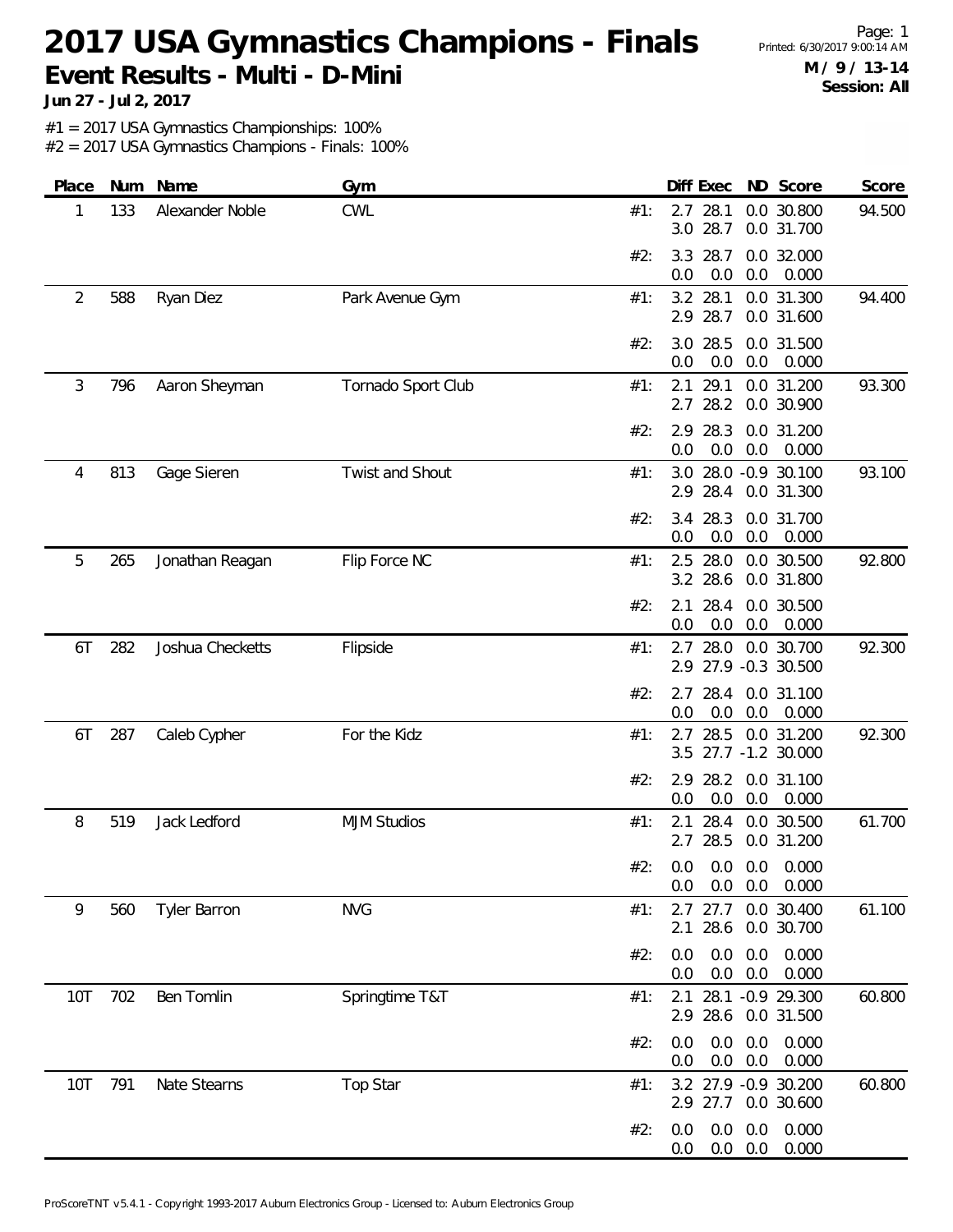Page: 2 **M / 9 / 13-14 Session: All**

**Jun 27 - Jul 2, 2017**

#1 = 2017 USA Gymnastics Championships: 100%

| Place |     | Num Name          | Gym                   | Diff Exec ND Score<br>Score                                             |
|-------|-----|-------------------|-----------------------|-------------------------------------------------------------------------|
| 12    | 71  | Christian English | All American          | 3.2 26.9 -0.3 29.800<br>59.900<br>#1:<br>3.3 27.7 -0.9 30.100           |
|       |     |                   |                       | 0.0<br>0.0<br>0.0<br>0.000<br>#2:<br>$0.0\,$<br>0.0<br>0.0<br>0.000     |
| 13T   | 413 | Cooper Rhoads     | <b>IK Gymnastics</b>  | 28.3<br>0.0 30.400<br>2.1<br>58.600<br>#1:<br>2.7<br>25.5<br>0.0 28.200 |
|       |     |                   |                       | 0.0<br>0.0<br>#2:<br>0.0<br>0.000<br>0.0<br>0.0<br>0.0<br>0.000         |
| 13T   | 543 | Thomas Watson     | <b>MTGA</b>           | 1.8 27.2 -0.9 28.100<br>#1:<br>58.600<br>2.7 27.8<br>0.0 30.500         |
|       |     |                   |                       | 0.0<br>0.0<br>#2:<br>0.0<br>0.000<br>0.0<br>0.000<br>0.0<br>0.0         |
| 15    | 454 | Mateo Reihman     | <b>KMC Gymnastics</b> | 3.2 24.7 -0.3 27.600<br>58.000<br>#1:<br>3.2 27.2<br>0.0 30.400         |
|       |     |                   |                       | #2:<br>0.0<br>0.0<br>0.0<br>0.000<br>0.0<br>0.0<br>$0.0\,$<br>0.000     |
| 16    | 891 | Alec Sipe         | <b>XAIR</b>           | 2.5 25.1 -0.3 27.300<br>57.200<br>#1:<br>$1.7$ 28.2<br>0.0 29.900       |
|       |     |                   |                       | 0.0<br>0.0<br>0.000<br>#2:<br>0.0<br>0.0<br>0.0<br>0.0<br>0.000         |
| 17    | 251 | Alex Laster       | Faith Flip            | 56.700<br>28.2 -1.5 29.400<br>#1:<br>2.7<br>$2.7$ 24.6<br>0.0 27.300    |
|       |     |                   |                       | 0.0<br>0.000<br>#2:<br>0.0<br>0.0<br>0.0<br>0.0<br>0.000<br>0.0         |
| 18    | 864 | Aaron Bailey      | World Elite           | 25.6 -0.3 28.400<br>3.1<br>49.800<br>#1:<br>1.2 20.2<br>0.0 21.400      |
|       |     |                   |                       | 0.0<br>0.0<br>0.0<br>#2:<br>0.000<br>0.0<br>0.0<br>0.0<br>0.000         |
| 19    | 867 | Marcus Davis      | World Elite           | 0.0<br>0.0<br>0.0<br>0.000<br>31.000<br>#1:<br>3.2 28.1 -0.3 31.000     |
|       |     |                   |                       | 0.0<br>0.0<br>0.000<br>#2:<br>0.0<br>0.0<br>0.0<br>0.000<br>0.0         |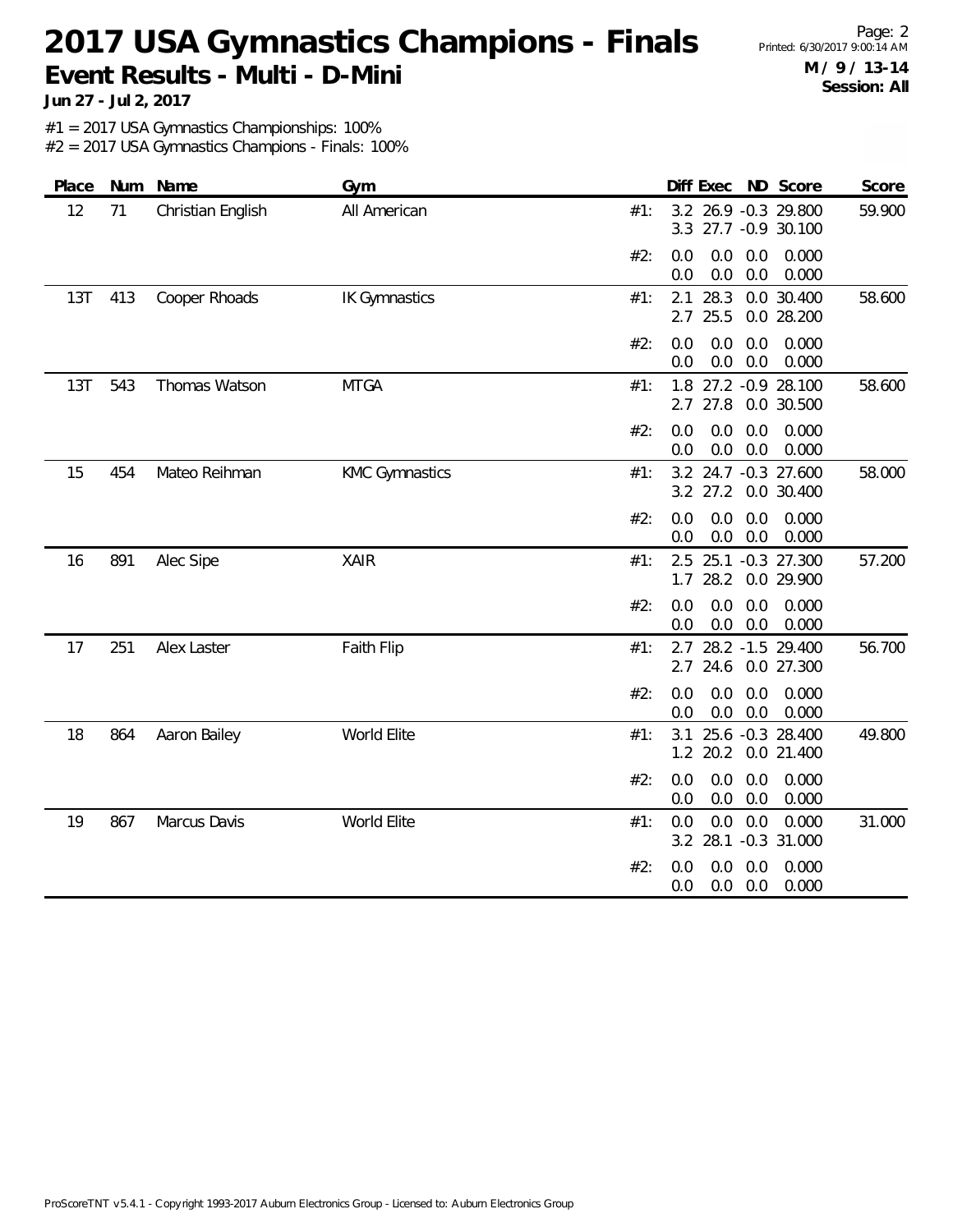Page: 1 **F / 9 / 15+ Session: All**

**Jun 27 - Jul 2, 2017**

#1 = 2017 USA Gymnastics Championships: 100%

| Place | Num | Name               | Gym                        | Diff Exec ND Score<br>Score                                             |
|-------|-----|--------------------|----------------------------|-------------------------------------------------------------------------|
| 1     | 190 | Amanda Thompson    | Eagle Gymnastics TX        | 3.2 28.2<br>0.0 31.400<br>94.800<br>#1:<br>3.3 28.6<br>0.0 31.900       |
|       |     |                    |                            | #2:<br>28.4<br>0.0 31.500<br>3.1<br>0.0<br>0.0<br>0.0<br>0.000          |
| 2     | 653 | <b>Betty Reed</b>  | SGA                        | 28.6<br>0.0 31.300<br>#1:<br>2.7<br>92.400<br>28.5<br>2.7<br>0.0 31.200 |
|       |     |                    |                            | 2.7 28.1 -0.9 29.900<br>#2:<br>0.0<br>0.0<br>0.0<br>0.000               |
| 3     | 425 | Sidney Boroff      | <b>Integrity Athletics</b> | 92.200<br>$2.7$ 28.0<br>0.0 30.700<br>#1:<br>28.4<br>2.1<br>0.0 30.500  |
|       |     |                    |                            | 28.1<br>0.0 31.000<br>#2:<br>2.9<br>0.0<br>0.0<br>0.0<br>0.000          |
| 4     | 41  | Amanda Santana     | Air Extreme                | 1.8 28.0<br>0.0 29.800<br>91.400<br>#1:<br>3.3 28.0<br>0.0 31.300       |
|       |     |                    |                            | #2:<br>3.0 27.3<br>0.0 30.300<br>0.0<br>0.0<br>0.0<br>0.000             |
| 5     | 457 | Sierra Beck        | <b>KPTC</b>                | 1.8 28.7<br>0.0 30.500<br>91.100<br>#1:<br>2.2 28.1<br>0.0 30.300       |
|       |     |                    |                            | 28.5<br>0.0 30.300<br>#2:<br>1.8<br>0.0<br>0.0<br>0.0<br>0.000          |
| 6T    | 782 | Helena Perez-Stark | The Palaestra              | $2.7$ 28.1<br>0.0 30.800<br>89.500<br>#1:<br>28.9<br>1.7<br>0.0 30.600  |
|       |     |                    |                            | 26.7 -0.3 28.100<br>#2:<br>1.7<br>0.0<br>0.0<br>0.0<br>0.000            |
| 6T    | 470 | Kiley Cryer        | Legacy T&T                 | 1.8 28.9<br>89.500<br>0.0 30.700<br>#1:<br>2.7 28.2 -0.3 30.600         |
|       |     |                    |                            | #2:<br>3.1<br>25.1<br>0.0 28.200<br>0.0<br>0.0<br>0.0<br>0.000          |
| 8     | 197 | Caidyn Garrett     | <b>Elite Gymnastics</b>    | 2.9<br>28.4<br>0.0 31.300<br>62.500<br>#1:<br>3.2 28.0<br>0.0 31.200    |
|       |     |                    |                            | #2: 0.0 0.0 0.0 0.000<br>0.0<br>$0.0\quad 0.0$<br>0.000                 |
| 9     | 793 | Alex Holland       | Tornado Sport Club         | 2.7 27.7 -0.3 30.100<br>60.800<br>#1:<br>2.7 28.0 0.0 30.700            |
|       |     |                    |                            | 0.0<br>0.000<br>0.0<br>0.0<br>#2:<br>0.0<br>0.0<br>0.000<br>0.0         |
| 10    | 619 | Laura Madigan      | Queen City                 | 2.9 28.0 -0.3 30.600<br>60.700<br>#1:<br>1.8 28.3<br>0.0 30.100         |
|       |     |                    |                            | 0.0<br>0.000<br>#2:<br>0.0<br>0.0<br>0.0<br>0.0<br>0.0<br>0.000         |
| 11T   | 688 | Georgeanna Gray    | Sonshine Academy           | 60.500<br>2.7 28.4 -0.9 30.200<br>#1:<br>1.8 28.5<br>0.0 30.300         |
|       |     |                    |                            | 0.0<br>0.000<br>#2:<br>0.0<br>0.0<br>$0.0\ 0.0$<br>0.000<br>0.0         |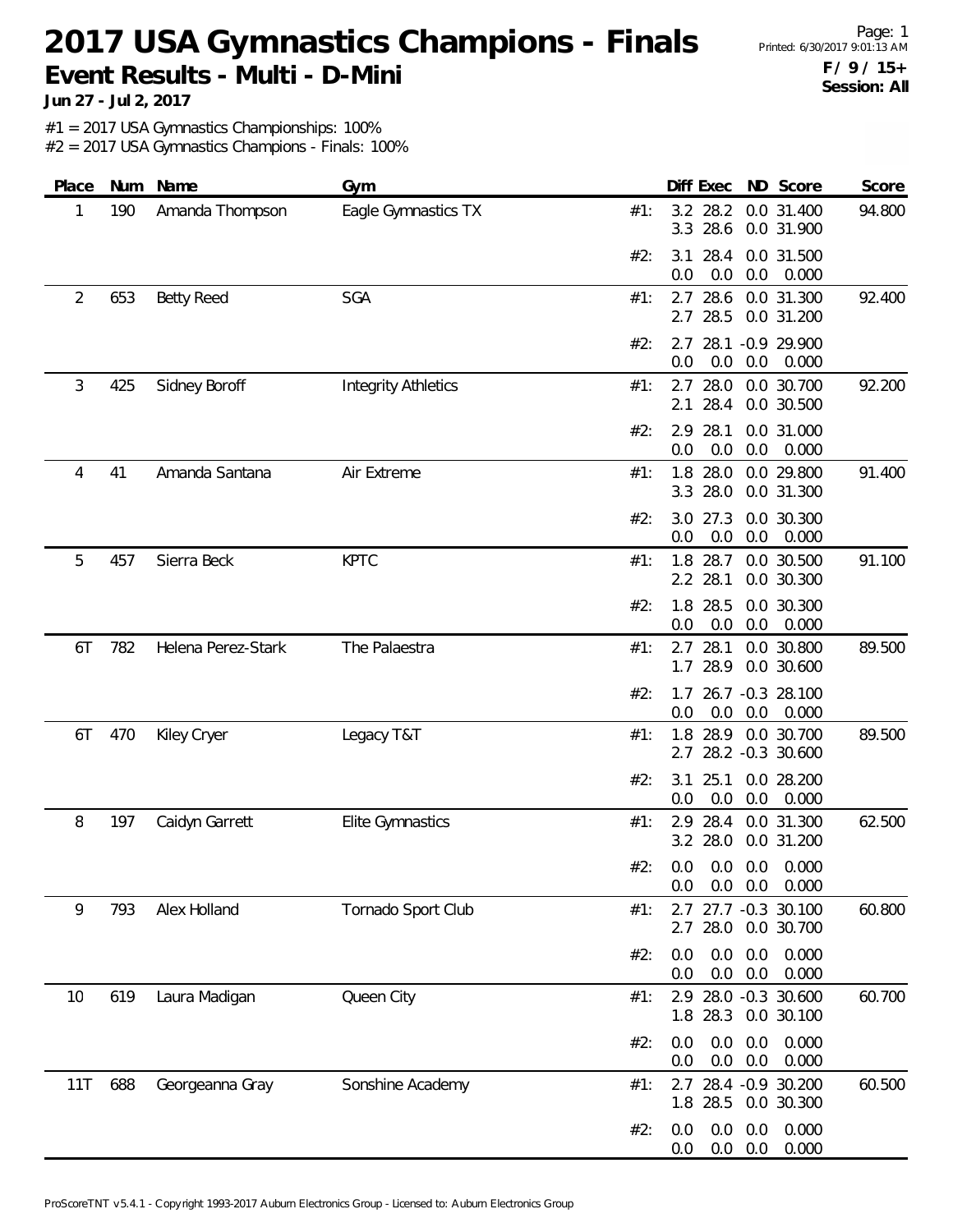Page: 2 **F / 9 / 15+ Session: All**

**Jun 27 - Jul 2, 2017**

#1 = 2017 USA Gymnastics Championships: 100%

| Place | Num | Name               | Gym                        | ND Score<br>Diff Exec<br>Score                                         |
|-------|-----|--------------------|----------------------------|------------------------------------------------------------------------|
| 11T   | 761 | Riley Harrison     | Team OC                    | 2.7<br>28.5<br>0.0 31.200<br>60.500<br>#1:<br>28.5 -0.9 29.300<br>1.7  |
|       |     |                    |                            | 0.000<br>#2:<br>0.0<br>0.0<br>0.0<br>0.0<br>0.0<br>0.000<br>0.0        |
| 13T   | 57  | Ella Born          | Airborne Colorado          | 27.5 -0.3 30.200<br>#1:<br>60.400<br>3.0<br>3.2 27.3 -0.3 30.200       |
|       |     |                    |                            | #2:<br>0.0<br>0.0<br>0.0<br>0.000<br>0.000<br>0.0<br>0.0<br>0.0        |
| 13T   | 83  | Jordan Weaver      | All American               | 0.0 31.400<br>28.2<br>60.400<br>#1:<br>3.2<br>27.6 -1.5 29.000<br>2.9  |
|       |     |                    |                            | 0.0<br>#2:<br>0.0<br>0.0<br>0.000<br>0.0<br>0.0<br>0.000<br>0.0        |
| 13T   | 166 | Jacqueline Harriot | <b>Dynamite Gymnastics</b> | 28.0<br>0.0 30.100<br>60.400<br>#1:<br>2.1<br>2.7 27.9 -0.3 30.300     |
|       |     |                    |                            | #2:<br>0.0<br>0.0<br>0.0<br>0.000<br>0.0<br>0.0<br>0.000<br>0.0        |
| 16    | 381 | Maya McGuire       | Head Over Heels CA         | 0.0 30.400<br>$2.7$ 27.7<br>60.300<br>#1:<br>28.2<br>0.0 29.900<br>1.7 |
|       |     |                    |                            | #2:<br>0.000<br>0.0<br>0.0<br>0.0<br>0.0<br>0.0<br>0.000<br>0.0        |
| 17T   | 182 | Ellee Edgar        | Eagle Gymnastics TX        | 0.0 30.600<br>60.100<br>28.8<br>#1:<br>1.8<br>27.7 -0.9 29.500<br>2.7  |
|       |     |                    |                            | 0.0<br>0.0<br>0.0<br>0.000<br>#2:<br>0.0<br>0.0<br>0.000<br>0.0        |
| 17T   | 644 | Arianna Moore      | Scamps Gymnastics          | 28.5<br>60.100<br>2.7<br>0.0 31.200<br>#1:<br>2.9 26.3 -0.3 28.900     |
|       |     |                    |                            | #2:<br>0.0<br>0.0<br>0.0<br>0.000<br>0.0<br>0.0<br>0.000<br>0.0        |
| 17T   | 776 | Sarah Forman       | The Flip Shop              | 27.1 -1.2 29.000<br>60.100<br>#1:<br>3.1<br>3.2 27.9 0.0 31.100        |
|       |     |                    |                            | #2: 0.0 0.0 0.0 0.000<br>$0.0\quad 0.0$<br>0.000<br>0.0                |
| 20    | 692 | Victoria Manning   | Sonshine Gymnastics        | 2.7 27.9 -0.3 30.300<br>60.000<br>#1:<br>1.8 27.9 0.0 29.700           |
|       |     |                    |                            | 0.000<br>#2:<br>0.0<br>0.0<br>0.0<br>0.0<br>0.0<br>0.000<br>0.0        |
| 21T   | 34  | Jillian Krawtz     | Acrotex                    | 28.4<br>0.0 31.100<br>59.600<br>#1:<br>2.7<br>2.9 28.6 -3.0 28.500     |
|       |     |                    |                            | 0.0<br>0.0<br>0.000<br>#2:<br>0.0<br>0.0<br>0.0<br>0.000<br>0.0        |
| 21T   | 696 | Kaitlyn Firestone  | Springtime T&T             | 2.7 26.3 0.0 29.000<br>59.600<br>#1:<br>28.5<br>0.0 30.600<br>2.1      |
|       |     |                    |                            | 0.0<br>0.000<br>#2:<br>0.0<br>0.0<br>$0.0\ 0.0$<br>0.000<br>0.0        |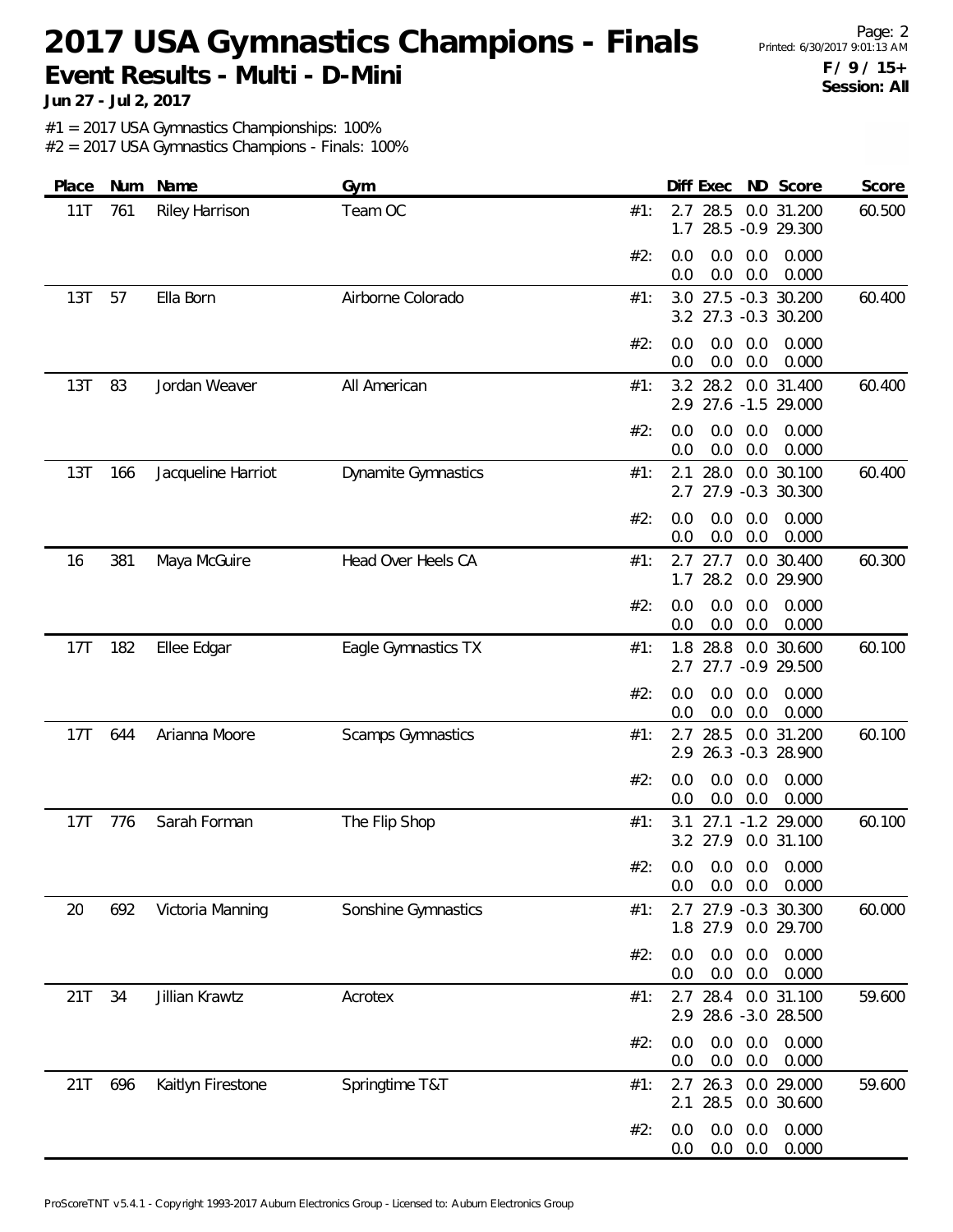Page: 3 **F / 9 / 15+ Session: All**

**Jun 27 - Jul 2, 2017**

#1 = 2017 USA Gymnastics Championships: 100%

| Place | Num | Name              | Gym                  | Diff Exec<br>ND Score<br>Score                                       |
|-------|-----|-------------------|----------------------|----------------------------------------------------------------------|
| 23    | 256 | Miranda Smith     | Fire                 | 0.0 30.400<br>59.500<br>#1:<br>$2.7$ 27.7<br>27.5 -0.3 29.100<br>1.9 |
|       |     |                   |                      | 0.0<br>0.000<br>#2:<br>0.0<br>0.0<br>0.0<br>0.0<br>0.000<br>0.0      |
| 24    | 778 | Brooke Bourland   | The Palaestra        | 27.6 -0.3 30.000<br>59.200<br>#1:<br>2.7<br>$1.7$ 27.5<br>0.0 29.200 |
|       |     |                   |                      | 0.0<br>0.0<br>0.000<br>#2:<br>0.0<br>0.0<br>0.000<br>0.0<br>0.0      |
| 25    | 818 | Elli Harris       | <b>Ultimate Air</b>  | 3.0 27.1 -1.2 28.900<br>59.100<br>#1:<br>3.2 27.3 -0.3 30.200        |
|       |     |                   |                      | #2:<br>0.0<br>0.0<br>0.000<br>0.0<br>0.0<br>0.0<br>0.000<br>0.0      |
| 26    | 693 | Madison Resavy    | Sonshine Gymnastics  | 2.7 27.5 -1.2 29.000<br>58.900<br>#1:<br>1.8 28.4 -0.3 29.900        |
|       |     |                   |                      | 0.000<br>#2:<br>0.0<br>0.0<br>0.0<br>$0.0\,$<br>0.0<br>0.0<br>0.000  |
| 27    | 785 | Abby Dunham       | Top Star             | 0.0 30.000<br>28.3<br>58.700<br>#1:<br>1.7<br>2.2 27.4 -0.9 28.700   |
|       |     |                   |                      | 0.0<br>0.0<br>0.000<br>#2:<br>0.0<br>0.0<br>0.0<br>0.000<br>0.0      |
| 28T   | 81  | Nichole Servantez | All American         | 3.2 27.4 -0.9 29.700<br>58.300<br>#1:<br>25.8 -0.3 28.600<br>3.1     |
|       |     |                   |                      | 0.0<br>0.0<br>0.000<br>#2:<br>0.0<br>0.0<br>0.0<br>0.000<br>0.0      |
| 28T   | 254 | Sarah Gallimore   | Fire                 | $2.1$ 27.4<br>0.0 29.500<br>58.300<br>#1:<br>2.0 27.1 -0.3 28.800    |
|       |     |                   |                      | #2:<br>0.0<br>0.0<br>0.0<br>0.000<br>$0.0\,$<br>0.0<br>0.000<br>0.0  |
| 30    | 419 | Sarah Viola       | Indigo               | 0.0 30.700<br>#1:<br>27.8<br>58.200<br>2.9<br>3.1 24.7 -0.3 27.500   |
|       |     |                   |                      | #2:<br>$0.0$ $0.0$ $0.0$ $0.000$<br>$0.0$ $0.0$ $0.000$<br>0.0       |
| 31    | 352 | Gloriana O'Neil   | Gypsy Flyers - MG    | 2.7 25.4 -0.9 27.200<br>#1:<br>57.800<br>2.1 28.5 0.0 30.600         |
|       |     |                   |                      | #2:<br>0.0<br>0.0<br>0.0<br>0.000<br>0.0<br>0.0<br>0.000<br>0.0      |
| 32    | 449 | Amanda Binger     | KC Trampoline Club   | 2.7 25.7 -0.3 28.100<br>57.500<br>#1:<br>1.7 27.7 0.0 29.400         |
|       |     |                   |                      | 0.0<br>0.0<br>0.000<br>#2:<br>0.0<br>0.000<br>0.0<br>0.0<br>0.0      |
| 33    | 396 | Megan Phillips    | <b>High Altitude</b> | 57.200<br>1.8 27.4 -1.5 27.700<br>#1:<br>1.7 27.8 0.0 29.500         |
|       |     |                   |                      | 0.000<br>0.0<br>0.0<br>#2:<br>0.0<br>$0.0\ 0.0$<br>0.000<br>0.0      |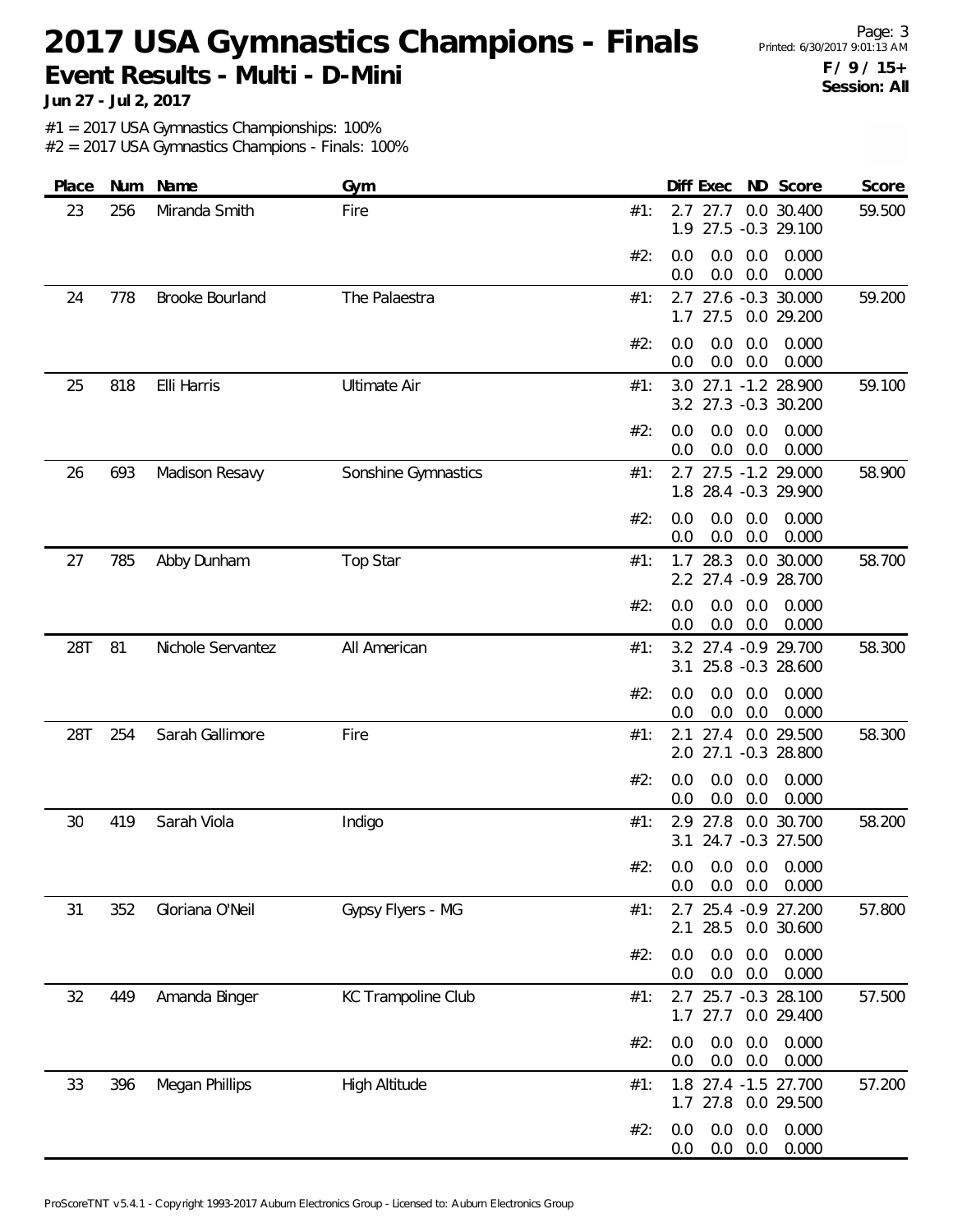Page: 4 **F / 9 / 15+ Session: All**

**Jun 27 - Jul 2, 2017**

#1 = 2017 USA Gymnastics Championships: 100%

| Place |     | Num Name                 | Gym          |     | Diff Exec ND Score                                       | Score  |
|-------|-----|--------------------------|--------------|-----|----------------------------------------------------------|--------|
| 34    | 674 | <b>Elly Boshers</b>      | Skywalkers   | #1: | 2.2 27.6 -0.9 28.900<br>1.7 27.6 -1.2 28.100             | 57.000 |
|       |     |                          |              | #2: | 0.0<br>0.0<br>0.0<br>0.000<br>0.0<br>0.0<br>0.000<br>0.0 |        |
| 35    | 806 | Autumn Kreiter           | TT           | #1: | 3.1 26.4 -0.3 29.200<br>28.7 -3.9 27.700<br>2.9          | 56.900 |
|       |     |                          |              | #2: | 0.0<br>0.0<br>0.000<br>0.0<br>0.0<br>0.0<br>0.0<br>0.000 |        |
| 36    | 681 | Brighid Rhiannon Johnson | So Cal TTC   | #1: | 25.1 -0.9 26.100<br>1.9<br>25.0 -0.3 27.400<br>2.7       | 53.500 |
|       |     |                          |              | #2: | 0.0<br>0.0<br>0.000<br>0.0<br>0.0<br>0.0<br>0.000<br>0.0 |        |
| 37    | 80  | Kayla Servantez          | All American | #1: | 3.2 28.3<br>0.0 31.500<br>$0.7$ 20.4<br>0.0 21.100       | 52.600 |
|       |     |                          |              | #2: | 0.0<br>0.0<br>0.0<br>0.000<br>0.0<br>0.0<br>0.000<br>0.0 |        |
| 38    | 664 | Taylor Smith             | SGT          | #1: | 3.2 28.0 -0.3 30.900<br>$0.7$ 20.1<br>0.0 20.800         | 51.700 |
|       |     |                          |              | #2: | 0.0<br>0.0<br>0.0<br>0.000<br>0.0<br>0.0<br>0.0<br>0.000 |        |
| 39    | 202 | <b>Rilian Smith</b>      | Elite World  | #1: | 25.3 -1.2 27.200<br>3.1<br>1.2 19.9<br>0.0 21.100        | 48.300 |
|       |     |                          |              | #2: | 0.0<br>0.0<br>0.000<br>0.0<br>0.0<br>0.0<br>0.000<br>0.0 |        |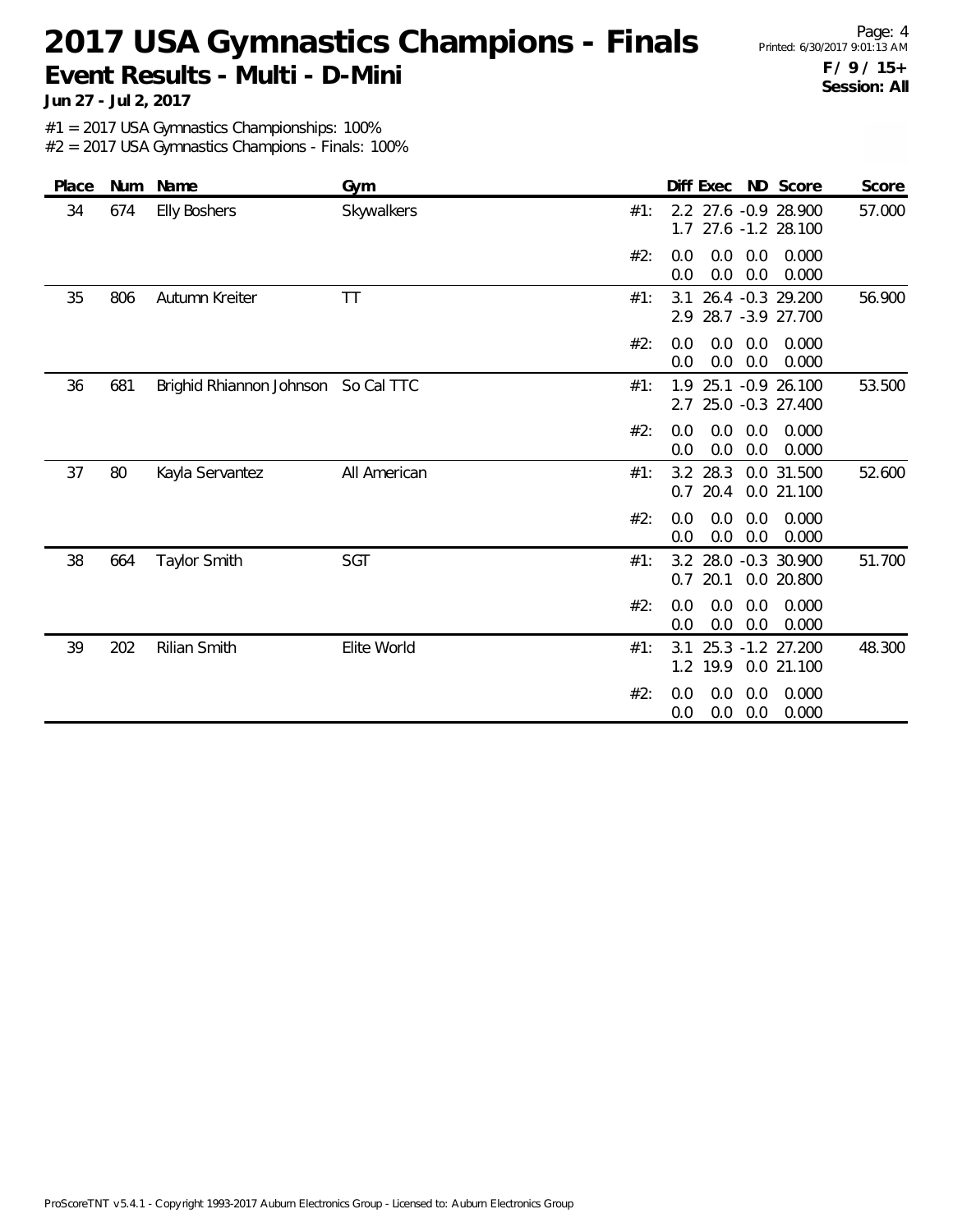**Jun 27 - Jul 2, 2017**

#1 = 2017 USA Gymnastics Championships: 100%

| Place | Num | Name               | Gym                           |                   | Diff Exec            | ND Score                                | Score  |
|-------|-----|--------------------|-------------------------------|-------------------|----------------------|-----------------------------------------|--------|
| 1     | 187 | <b>Weston Sitz</b> | Eagle Gymnastics TX           | #1:<br>3.4        | 3.2 29.0<br>29.1     | 0.0 32.200<br>0.0 32.500                | 97.000 |
|       |     |                    |                               | #2:<br>3.3<br>0.0 | 29.0<br>0.0          | 0.0 32.300<br>0.0<br>0.000              |        |
| 2     | 17  | Dylan Bohn         | 5 Star Elite                  | #1:<br>3.5<br>3.6 | 29.0<br>28.6         | 0.0 32.500<br>0.0 32.200                | 96.500 |
|       |     |                    |                               | 3.5<br>#2:<br>0.0 | 28.3<br>0.0          | 0.0 31.800<br>0.0<br>0.000              |        |
| 3     | 780 | Gardner Lawrence   | The Palaestra                 | #1:               | 3.4 28.3<br>3.2 28.4 | 0.0 31.700<br>0.0 31.600                | 95.200 |
|       |     |                    |                               | #2:<br>3.5<br>0.0 | 28.4<br>0.0          | 0.0 31.900<br>0.0<br>0.000              |        |
| 4     | 355 | Jack Yerxa         | Gypsy Flyers - MG             | #1:               | 3.2 28.2             | 3.4 28.1 -0.9 30.600<br>0.0 31.400      | 92.900 |
|       |     |                    |                               | #2:<br>3.5<br>0.0 | 27.4<br>0.0          | 0.0 30.900<br>0.0<br>0.000              |        |
| 5     | 741 | Alin Richard       | <b>T&amp;T Foothills Team</b> | #1:               | 3.1<br>1.8 28.8      | 29.0 -0.3 31.800<br>0.0 30.600          | 92.800 |
|       |     |                    |                               | #2:<br>0.0        | 0.0                  | 3.4 27.9 -0.9 30.400<br>0.0<br>0.000    |        |
| 6     | 748 | Alex Kraus         | Tatarus Gymnastics            | #1:               | 2.2 28.8<br>3.3 27.9 | 0.0 31.000<br>0.0 31.200                | 92.700 |
|       |     |                    |                               | #2:<br>3.1<br>0.0 | 0.0                  | 27.7 -0.3 30.500<br>0.0<br>0.000        |        |
| 7     | 289 | Logan Pratt        | For the Kidz                  | 2.7<br>#1:<br>2.7 | 27.9<br>28.5         | 0.0 30.600<br>0.0 31.200                | 92.600 |
|       |     |                    |                               | #2:<br>2.9<br>0.0 | 27.9<br>0.0          | 0.0 30.800<br>0.000<br>0.0              |        |
| 8     | 138 | Jacob Freedman     | DeVeau's Gymnastics           | 3.1<br>#1:        | 3.2 28.2             | 28.4 -0.9 30.600<br>0.0 31.400          | 62.000 |
|       |     |                    |                               | #2:<br>0.0<br>0.0 | 0.0                  | $0.0\quad 0.0$<br>0.000<br>0.0<br>0.000 |        |
| 9     | 283 | Dylan Kline        | Flipside                      | #1:<br>2.9        | 3.2<br>27.5<br>28.0  | 0.0 30.700<br>0.0 30.900                | 61.600 |
|       |     |                    |                               | #2:<br>0.0<br>0.0 | 0.0<br>0.0           | 0.000<br>0.0<br>0.000<br>0.0            |        |
| 10    | 163 | Chris Butler       | Dynamite Gymnastics           | 2.7<br>#1:<br>2.7 | 28.1<br>27.9         | 0.0 30.800<br>0.0 30.600                | 61.400 |
|       |     |                    |                               | 0.0<br>#2:<br>0.0 | 0.0<br>0.0           | 0.0<br>0.000<br>$0.0\,$<br>0.000        |        |
| 11    | 584 | Christian Portone  | One World Gymnastics          | #1:<br>1.7        | $2.7$ 28.2<br>28.7   | 0.0 30.900<br>0.0 30.400                | 61.300 |
|       |     |                    |                               | #2:<br>0.0<br>0.0 | 0.0<br>0.0           | 0.000<br>0.0<br>0.0<br>0.000            |        |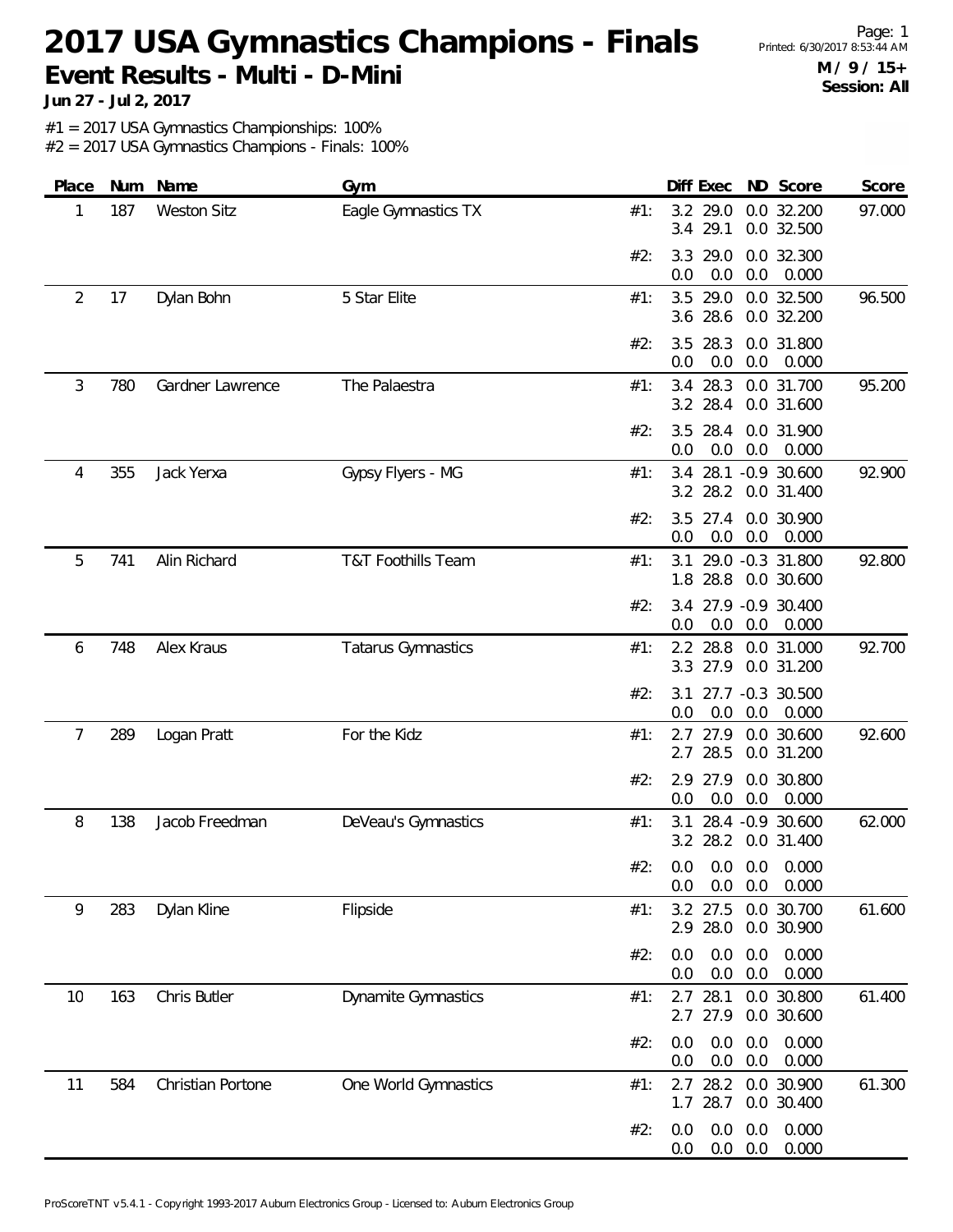**Jun 27 - Jul 2, 2017**

#1 = 2017 USA Gymnastics Championships: 100%

| Place      |     | Num Name             | Gym                        |     |            | Diff Exec        |            | ND Score                             | Score  |
|------------|-----|----------------------|----------------------------|-----|------------|------------------|------------|--------------------------------------|--------|
| 12T        | 96  | Tyler Dunning        | <b>Apex Tumbling</b>       | #1: | 1.8        | 2.7 28.5<br>28.2 |            | 0.0 31.200<br>0.0 30.000             | 61.200 |
|            |     |                      |                            | #2: | 0.0<br>0.0 | 0.0<br>0.0       | 0.0<br>0.0 | 0.000<br>0.000                       |        |
| 12T        | 430 | Patrick McFarlane    | <b>Integrity Athletics</b> | #1: | 2.7<br>1.8 | 28.8             |            | 0.0 31.500<br>28.8 - 0.9 29.700      | 61.200 |
|            |     |                      |                            | #2: | 0.0<br>0.0 | 0.0<br>0.0       | 0.0<br>0.0 | 0.000<br>0.000                       |        |
| 12T        | 473 | <b>Tyler Presser</b> | Legacy T&T                 | #1: | 3.0        | 3.2 27.6         |            | 0.0 30.800<br>28.3 -0.9 30.400       | 61.200 |
|            |     |                      |                            | #2: | 0.0<br>0.0 | 0.0<br>0.0       | 0.0<br>0.0 | 0.000<br>0.000                       |        |
| 15         | 392 | Kaden Garcia         | High Altitude              | #1: | 2.7<br>1.8 | 28.1<br>28.5     | 0.0        | 30.800<br>0.0 30.300                 | 61.100 |
|            |     |                      |                            | #2: | 0.0<br>0.0 | 0.0<br>0.0       | 0.0<br>0.0 | 0.000<br>0.000                       |        |
| <b>16T</b> | 74  | Aaron Jett           | All American               | #1: | 3.6<br>2.7 |                  |            | 27.9 -0.9 30.600<br>28.6 -0.9 30.400 | 61.000 |
|            |     |                      |                            | #2: | 0.0<br>0.0 | 0.0<br>0.0       | 0.0<br>0.0 | 0.000<br>0.000                       |        |
| 16T        | 564 | Maddux Brown         | <b>NVG</b>                 | #1: | 1.7        | 2.7 27.8<br>28.8 |            | 0.0 30.500<br>0.0 30.500             | 61.000 |
|            |     |                      |                            | #2: | 0.0<br>0.0 | 0.0<br>0.0       | 0.0<br>0.0 | 0.000<br>0.000                       |        |
| 18         | 675 | Keaton George        | Skywalkers                 | #1: | 2.7<br>1.7 | 28.1<br>28.0     | 0.0        | 30.800<br>0.0 29.700                 | 60.500 |
|            |     |                      |                            | #2: | 0.0<br>0.0 | 0.0<br>0.0       | 0.0<br>0.0 | 0.000<br>0.000                       |        |
| 19T        | 652 | Ben Puryear          | SGA                        | #1: | 2.1        | 3.2 27.9         |            | 0.0 31.100<br>28.0 -0.9 29.200       | 60.300 |
|            |     |                      |                            | #2: | 0.0<br>0.0 | 0.0<br>0.0       | 0.0<br>0.0 | 0.000<br>0.000                       |        |
| <b>19T</b> | 783 | David Montgomery     | <b>Top City Athletics</b>  | #1: | 3.0<br>2.1 | 27.7<br>27.5     |            | 0.0 30.700<br>0.0 29.600             | 60.300 |
|            |     |                      |                            | #2: | 0.0<br>0.0 | 0.0<br>0.0       | 0.0<br>0.0 | 0.000<br>0.000                       |        |
| 21         | 709 | Taylor Baker         | <b>Stars Gymnastics</b>    | #1: | 1.8<br>2.7 | 28.4             |            | 0.0 30.200<br>28.2 -0.9 30.000       | 60.200 |
|            |     |                      |                            | #2: | 0.0<br>0.0 | 0.0<br>0.0       | 0.0<br>0.0 | 0.000<br>0.000                       |        |
| 22         | 306 | Thomas Smith         | Giguere Gymnastics         | #1: | 2.7<br>2.1 | 28.2             |            | 27.8 -0.9 29.600<br>0.0 30.300       | 59.900 |
|            |     |                      |                            | #2: | 0.0<br>0.0 | 0.0<br>0.0       | 0.0<br>0.0 | 0.000<br>0.000                       |        |